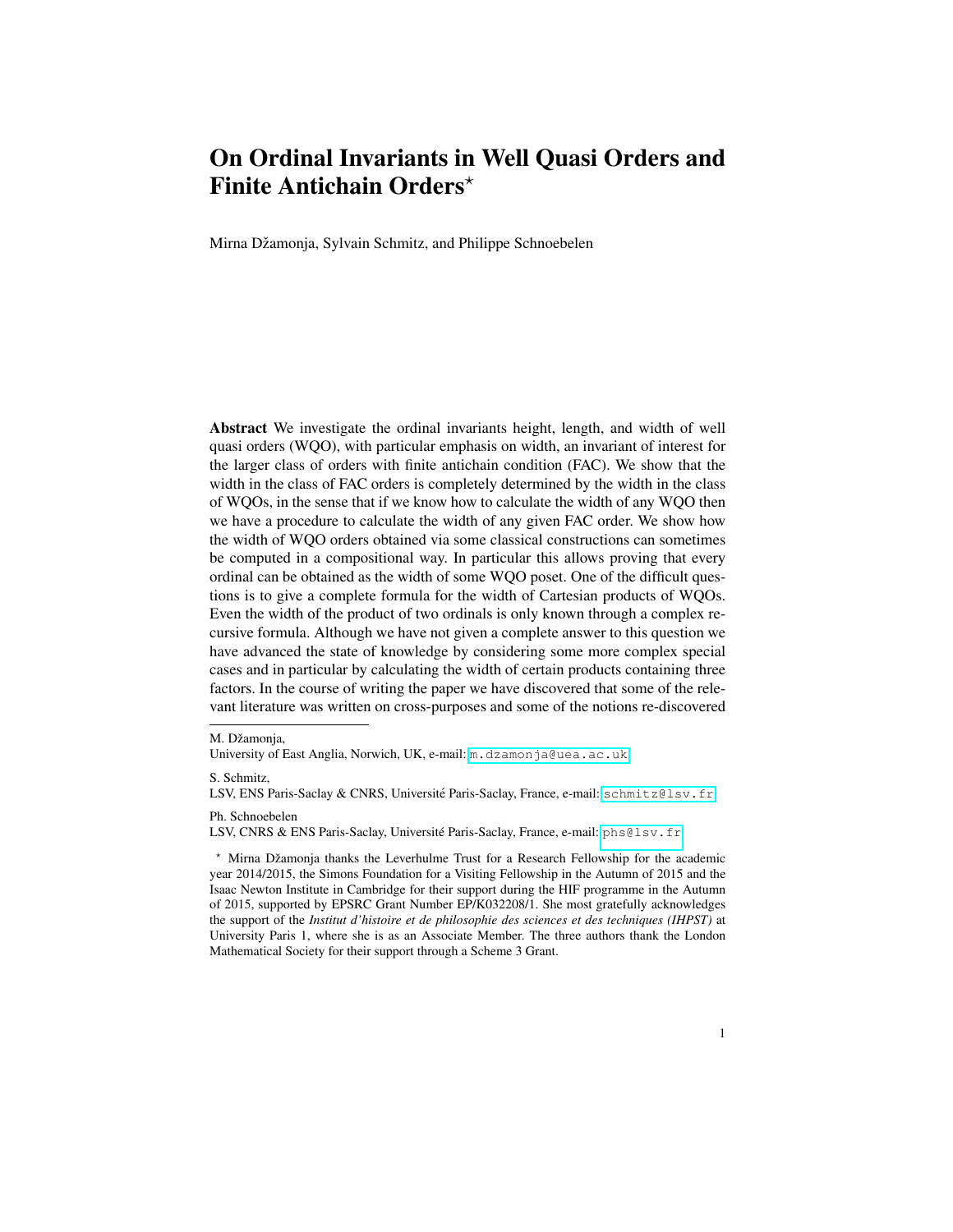several times. Therefore we also use the occasion to give a unified presentation of the known results.

Key words: wqo, width of wqo, ordinal invariants

# 1 Introduction

In the finite case, a partial order—also called a  $poset-(P, \leq)$  has natural cardinal invariants: a *width*, which is the cardinal of its maximal antichains, and a *height*, which is the cardinal of its maximal chains. The width and height are notably the subject of the theorems of [Dilworth](#page-23-0) [\(1950\)](#page-23-0) and [Mirsky](#page-24-0) [\(1971\)](#page-24-0) respectively; see [West](#page-24-1) [\(1982\)](#page-24-1) for a survey of these *extremal* problems. In the infinite case, cardinal invariants are however less informative—especially for countable posets—, while the theorems of [Dilworth](#page-23-0) and [Mirsky](#page-24-0) are well-known to fail [\(Peles, 1963;](#page-24-2) [Schmerl, 2002\)](#page-24-3).

When the poset at hand enjoys additional conditions, the corresponding *ordinal invariants* offer a richer theory, as studied for instance by Kříž and Thomas [\(1990\)](#page-24-4). Namely, if  $(P, \leq)$  has the *the finite antichain condition* (FAC), meaning that its antichains are finite, then the tree

$$
\mathrm{Inc}(P) \stackrel{\text{\tiny def}}{=} \left\{ \langle x_0, x_1, \ldots, x_n \rangle \in P^{< \omega} \; : \; 0 \le n < \omega \land \forall 0 \le i < j \le n, x_i \perp x_j \right\}
$$

of all non-empty (finite) sequences of pairwise incomparable elements of *P* ordered by initial segments has no infinite branches. Note that the tree  $(Inc(P), \triangleleft)$  does not necessarily have a single root and that the empty sequence is excluded (the latter is a matter of aesthetics, but it does make various arguments run more smoothly by not having to consider the case of the empty sequence separately). Therefore, Inc(*P*) has a rank, which is the smallest ordinal  $\gamma$  such that there is a function  $f: \text{Inc}(P) \to \gamma$ with  $s \triangleleft t \implies f(s) > f(t)$  for all  $s, t \in \text{Inc}(P)$ . This ordinal is called the *width* of *P* and in this paper we denote it by  $w(P)$ —it was denoted by wd(*P*) by Kříž and [Thomas](#page-24-4) [\(1990\)](#page-24-4).

Similarly, if  $(P, \leq)$  is *well-founded* (WF), also called Artinian, meaning that its descending sequences are finite, then the tree

$$
\mathsf{Dec}(P) \stackrel{\scriptscriptstyle{\mathsf{def}}}{=} \left\{ \langle x_0, x_1, \ldots, x_n \rangle \in P^{< \omega} \; : \; 0 \leq n < \omega \land \forall 0 \leq i < j \leq n, x_i > x_j \right\}
$$

of non-empty strictly descending sequences has an ordinal rank, which we denote by  $h(P)$  (Kříž and Thomas denote it by  $h(P)$ ) and call the *height* of *P*.

Finally, if  $(P, \leq)$  is both well-founded and FAC, i.e., is a *well partial order* (WPO), then the tree

$$
\text{Bad}(P) \stackrel{\text{def}}{=} \left\{ \langle x_0, x_1, \ldots, x_n \rangle \in P^{< \omega} \; : \; 0 \leq n < \omega \land \forall 0 \leq i < j \leq n, x_i \not\leq x_j \right\}
$$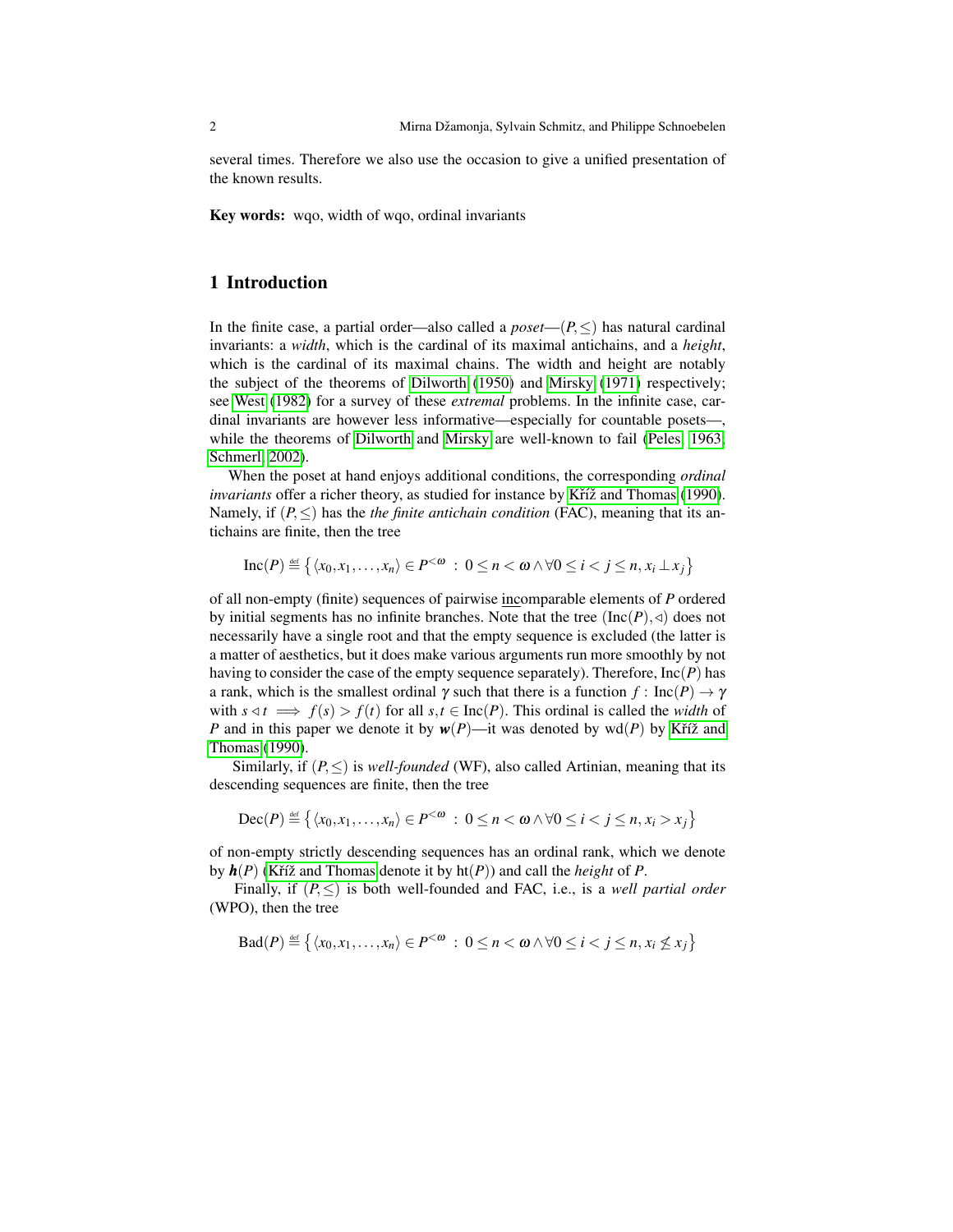of non-empty *bad sequences* of *P* has an ordinal rank, which we denote by  $o(P)$ and call the *maximal order type* of *P* after [de Jongh and Parikh](#page-23-1) [\(1977\)](#page-23-1) and [Schmidt](#page-24-5) [\(1979\)](#page-24-5) (Kříž and Thomas denote it by  $c(P)$ , [Blass and Gurevich](#page-23-2) call it the *stature* of *P*). In the finite case, this invariant is simply the cardinal of the poset.

Quite some work has already been devoted to heights and maximal order types, and to their computation. Widths are however not that well-understood: as Kříž [and Thomas](#page-24-4) [\(1990,](#page-24-4) Rem. 4.14) point out, they do not enjoy nice characterisations like heights and maximal order types do, and the range of available results and techniques on width computations is currently very limited.

Our purpose in this paper is to explore to what extent we can find such a characterisation, and provide formulæ for the behaviour of the width function under various classically defined operations with partial orders. Regarding the first point, we first show in Sec. [3](#page-7-0) that the width coincides with the *antichain rank* defined by [Abraham and Bonnet](#page-23-3) [\(1999\)](#page-23-3), which is the height of the chains of antichains; however, unlike the height and maximal order type of WPOs, the width might not be attained (Rem. [3.7\)](#page-9-0). Regarding the second point, we first show in Sec. [2.6](#page-6-0) that computing widths in the class of FAC orders reduces to computing widths in the class of WPOs. We recall several techniques for computing ordinal invariants, and apply them in Sec. [4](#page-11-0) to obtain closed formulæ for the width of sums of posets, and for the finite multisets, finite sequences, and tree extensions of WPOs. One of the main questions is to give a complete formula for the width of the Cartesian products of WPOs. Even the width of the product of two ordinals is only known through a complex recursive formula (due to Abraham, see Sec. [4.4\)](#page-13-0) and we only have partial answers to the general question.

The three ordinal invariants appear in different streams of the literature, often unaware of the results appearing in one another, and using different definitions and notations. Another motivation of this paper is then to provide a unified presentation of the state of the knowledge on the subject, and we also recall the corresponding results for heights and maximal order types as we progress through the paper.

# 2 Background and Basic Results

# *2.1 Posets and Quasi-Orders*

We consider posets and, more generally, quasi-orders (QO). When  $(Q, \leq_Q)$  is a QO, we write  $x <_Q y$  when  $x \leq_Q y$  and  $y \nleq_Q x$ . We write  $x \perp_Q y$  when  $x \nleq_Q y$  and *y*  $\leq$ *o x*, and say that *a* and *b* are *incomparable*. We write *x* ≡*Q y* when *x* ≤*Q y* ∧*y* ≤*Q x*: this is an equivalence and the quotient  $(Q, \leq_Q)/\equiv_Q$  is a poset that, as far as ordinal invariants are concerned, is indistinguishable from *Q*. Therefore we restrict our attention to posets for technical reasons but without any loss of generality. Note that some constructions on posets (e.g., taking powersets) yield quasi-orders that are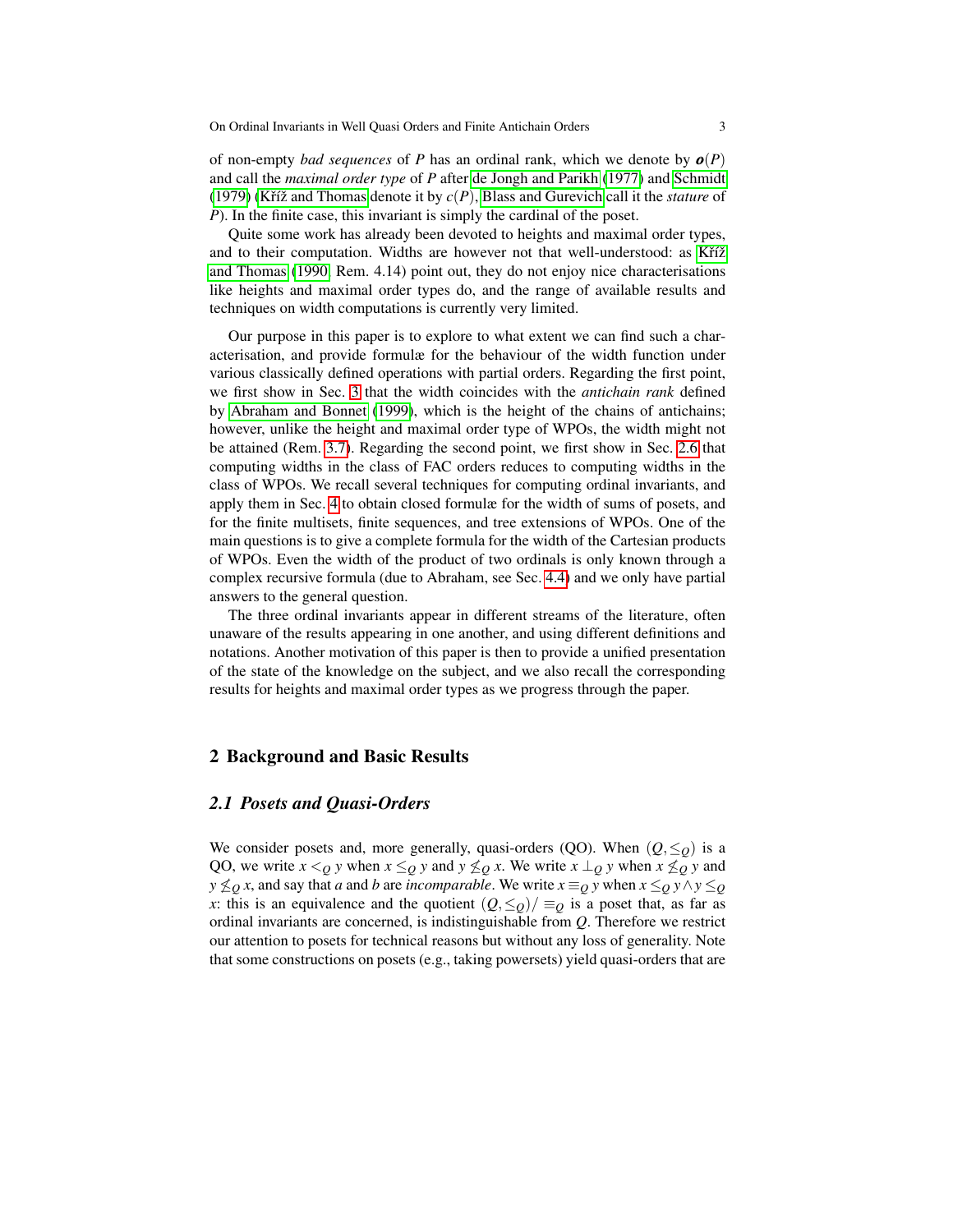not posets. A QO *Q* is *total* if for all *x*, *y* in *Q*,  $x \leq_Q y$  or  $x \geq_Q y$ ; a total poset is also called a *chain*.

When a QO does not have infinite antichains, we say that it satisfies the *Finite Antichain Condition*, or simply that it is FAC. A QO that does not have any infinite (strictly) decreasing sequence is said to be well-founded (or WF). A *well-quasi order* (or WQO) is a QO that is both WF and FAC: it is well-known that a QO is WQO if and only if it does not have any infinite bad sequence [Kruskal](#page-24-6) [\(1972\)](#page-24-6); [Mil](#page-24-7)[ner](#page-24-7) [\(1985\)](#page-24-7), where a sequence  $\langle x_0, x_1, x_2, \ldots \rangle$  is *good* if  $x_i \leq x_j$  for some positions *i* < *j*, and is *bad* otherwise.

For a QO  $(Q, \leq)$  we define the *reverse* QO  $Q^*$  as  $(Q, \geq)$ , that is to say,  $x \leq_{Q^*} y$  if and only if  $x \geq_Q y$ . An *augmentation* of  $(Q, \leq')$  is a QO  $(Q, \leq')$  such that  $x \leq y \implies$  $x \leq' y$ , i.e.,  $\leq$  is a subset of  $\leq'$ . A *substructure* of a QO  $(Q, \leq)$  is a QO  $(Q', \leq')$  such that  $Q' \subseteq Q$  and  $\leq' \subseteq \leq$ . In this case, we write  $Q' \leq Q$ .

#### <span id="page-3-0"></span>*2.2 Rankings and Well-Founded Trees*

Recall that for every WF poset  $P$  there exist ordinals  $\gamma$  and order preserving functions  $f: P \to \gamma$ , that is, such that  $x <_P y \implies f(x) < f(y)$  for all  $x, y \in P$ . The smallest such ordinal γ is called the *rank* of *P*; one can obtain the associated *ranking function*  $r: P \to \gamma$  by defining inductively  $r(x) = \sup\{r(y) + 1 : y \leq_P x\}$ , and the rank turns out to be equal to its height  $h(P)$  (see Sec. [2.3\)](#page-4-0). When P is total, i.e., is a chain, then its rank is also called its *order type*.

Traditionally, for a tree  $(T, \leq_T)$ , one says that it is well-founded if it *does not have an infinite branch*, which with the notation above amounts to saying that the reverse partial order  $(T, \geq_T)$  is well-founded. This somewhat confusing notation, implies that for rooted well-founded trees, the root(s) have the largest rank, and the leaves have rank 0. In our definitions of ordinal invariants given in the introduction, we considered trees of non-empty finite sequences, ordered by initial segments: if  $s = \langle x_0, x_1, \ldots, x_n \rangle$  and  $t = \langle y_0, y_1, \ldots, y_m \rangle$ , we write  $s \leq t$  and say that *s* is an *initial segment* of *t*, when  $n \leq m$  and  $s = \langle y_0, \ldots, y_n \rangle$ . Equivalently, the associated strict ordering  $s \triangleleft t$  means that  $t$  can be obtained by appending some sequence  $t'$  after  $s$ , denoted  $t = s \frown t'$ .

We also make an easy but important observation regarding substructures: When *P* is embedded in *Q* as an induced substructure, then  $w(P) \leq w(Q)$ , and similarly for *o* and *h*. Indeed, every antichain (bad sequence, decreasing sequence, resp.) of *P* is an antichain (bad sequence, decreasing sequence, resp.) of *Q*, so the ranks of the corresponding trees can only increase when going from *P* to *Q*.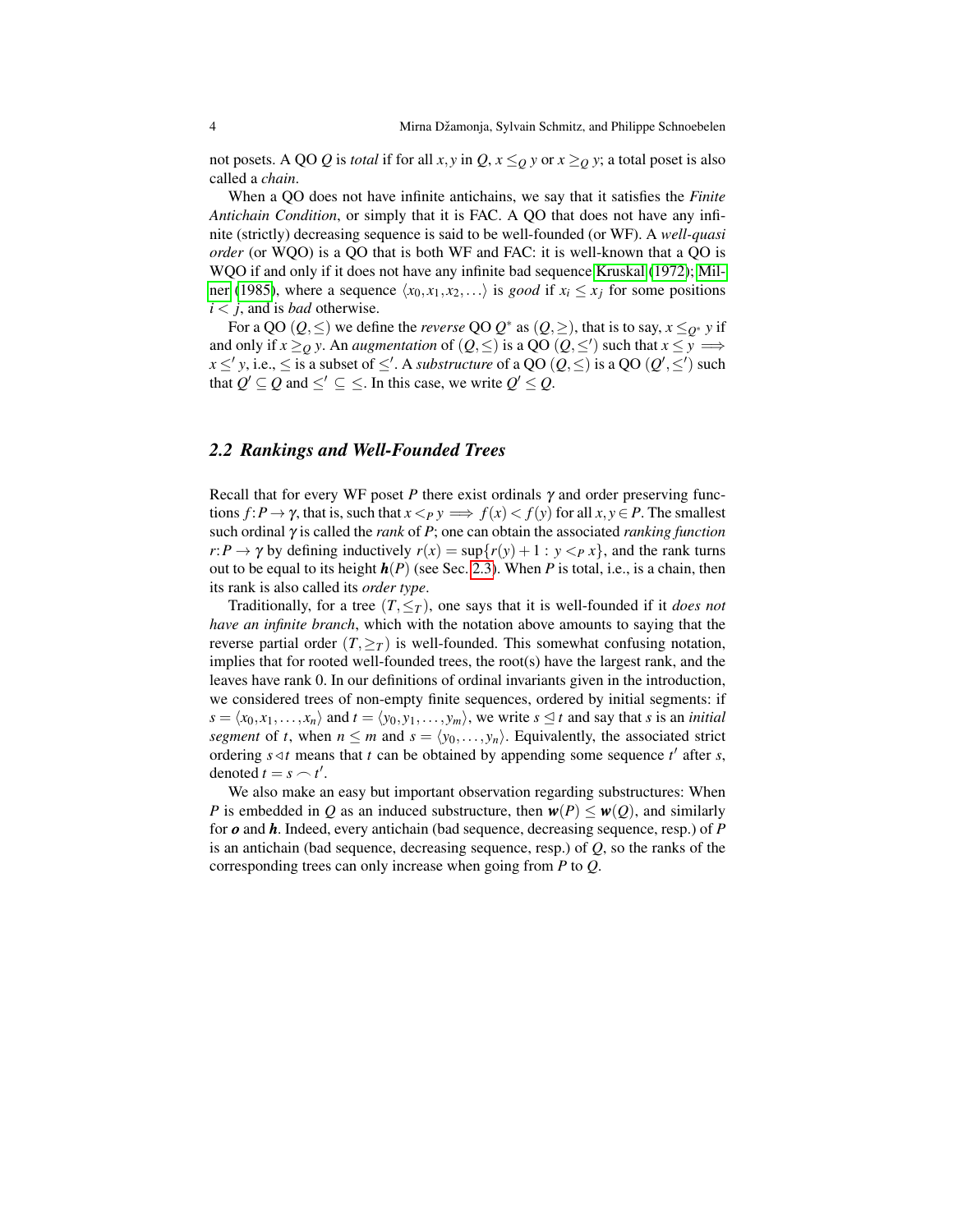## <span id="page-4-0"></span>*2.3 Residual Characterisation*

For a poset  $(P, \leq), x \in P$ , and  $* \in \{\perp, \lt, \geq\}$ , we define the *\*-residual* of *P* at *x* as the induced poset defined by

<span id="page-4-1"></span>
$$
P_{\ast x} \stackrel{\text{def}}{=} \{ y \in P : y \ast x \} . \tag{1}
$$

Since this is an induced substructure of *P*, *P*∗*<sup>x</sup>* is FAC (resp. WF, WPO) whenever *P* is FAC (resp. WF, WPO).

The interest of  $\perp$ -residuals (resp. <-residuals,  $\ngeq$ -residuals) is that they provide the range of choices for continuing incomparable (resp. descending, bad) sequences once element  $x$  has been chosen as first element: the suffix of the sequence should belong to  $P_{*x}$ , and we have recursively reduced the problem to measuring the rank of the tree Inc( $P_{\perp x}$ ) (resp. Dec( $P_{\leq x}$ ), Bad( $P_{\not\geq x}$ )).

The following lemma shows precisely how we can extract the rank from such a recursive decomposition of the tree.

#### Lemma 2.1.

- *1. Suppose that*  ${T_i : i \in I}$  *is a family of well-founded trees and let T be their disjoint union. Then T is a well-founded tree and it has rank*  $\rho(T) = \sup_{i \in I} \rho(T_i)$ .
- 2. Let  $T = t$ <sup> $\cap$ </sup> F denote a tree rooted at t with  $F = T \setminus t$  and suppose that F is *well-founded of rank*  $\rho(F)$ *. Then so is T, and*  $\rho(T) = \rho(F) + 1$ *.*

*Proof* (*of 1*). It is clear that *T* is well founded. For each  $i \in I$ , let  $f_i: T_i \to \rho(T_i)$  be a function witnessing the rank of  $T_i$ . Then  $f \triangleq \bigcup_{i \in I} f_i$  is an order reversing function from *T* to  $\gamma \stackrel{\text{def}}{=} \sup_{i \in I} \rho(T_i)$ , showing  $\rho(T) \leq \gamma$ .

Conversely, if  $f: T \to \rho(T)$  is a witness function for the rank of *T*, its restriction to any  $T_i$  is order reversing, showing that  $\rho(T_i) \leq \rho(T)$ .

*Proof* (of 2). Clearly *T* is well-founded. Let  $\rho^* \triangleq \rho(F) + 1 = \left(\sup_{\alpha < \rho(F)} (\alpha +$ 1) + 1. Consider the ranking function  $r: F \to \rho(F)$ , and let  $f: T \to \rho^*$  be given by

<span id="page-4-2"></span>
$$
f(s) \stackrel{\text{def}}{=} \begin{cases} r(s) & \text{if } s \in F, \\ \sup_{\alpha < \rho(F)} (\alpha + 1) & \text{if } s = t. \end{cases}
$$

It is clear that *f* is an order reversing function, witnessing  $h(T) \leq \rho^*$ . Suppose that  $\beta < \rho^*$  and that  $h: T \to \beta$  is an order reversing function. In particular,  $h(r) < f(r)$ , so let  $\alpha < \rho(F)$  be such that  $h(r) < \alpha + 1$ . Let  $s \in F$  be such that  $f(s) = \alpha$ . Hence  $h(r) \leq h(s)$ , yet  $r < T$  *s*, a contradiction.

Lemma [2.1](#page-4-1) yields the equations:

$$
\mathbf{w}(P) = \sup_{x \in P} \{ \mathbf{w}(P_{\perp x}) + 1 \}, \quad \mathbf{h}(P) = \sup_{x \in P} \{ \mathbf{h}(P_{\lt x}) + 1 \}, \quad \mathbf{o}(P) = \sup_{x \in P} \{ \mathbf{o}(P_{\not\geq x}) + 1 \},
$$
\n(2)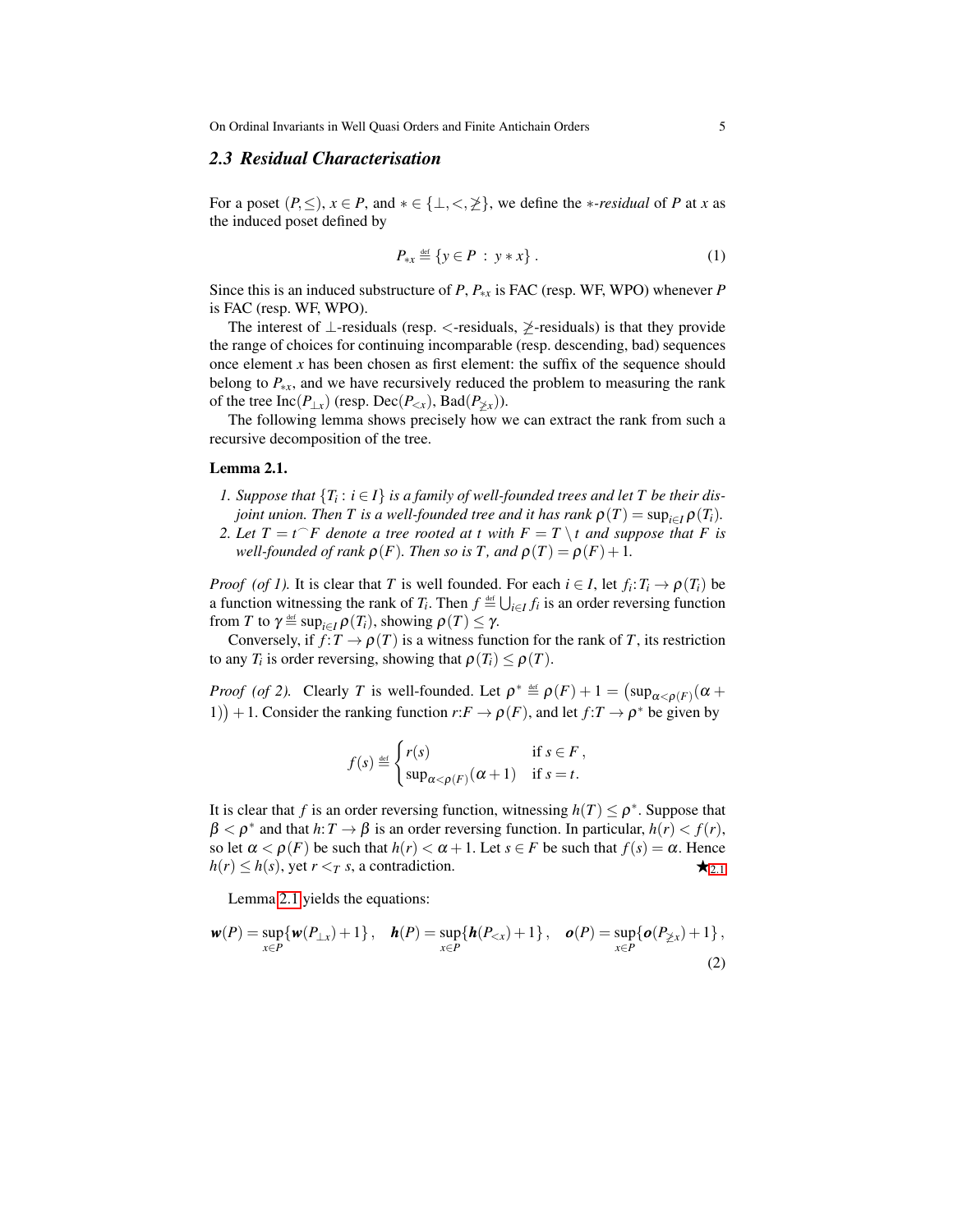that hold for any FAC, WF, or WPO, poset P respectively. Note that it yields  $w(0)$  =  $h(\emptyset) = o(\emptyset) = 0.$ 

Equation [\(2\)](#page-4-2) is used very frequently in the literature and provides for a method for computing ordinal invariants recursively, which we call the *method of residuals*.

Equation [2](#page-4-2) further shows that the function  $r(x) \triangleq h(P_{\leq x})$  is the optimal ranking function of *P*. Thus  $h(P)$  is the rank of *P*, i.e. the minimal  $\gamma$  such that there exists a strict order-preserving  $f: P \to \gamma$  (recall Sec. [2.2\)](#page-3-0).

# *2.4 Games for WQO Invariants*

One limitation of the method of residuals is that it tends to produce recursive rather than closed formulæ, see, e.g., [Schmitz and Schnoebelen](#page-24-8) [\(2011\)](#page-24-8). Another proof technique adopts a game-theoretical point of view. This is based on [\(Blass and Gure](#page-23-2)[vich, 2008,](#page-23-2) §3), which in turn can be seen as an application of a classical game for the rank of trees to the specific trees used for the ordinal invariants. We shall use this technique to obtain results about special products of more than two orders, see for example Thm. [4.18.](#page-17-0)

The general setting is as follows. For a WQO *P* and an ordinal  $\alpha$ , the game  $G_{P,\alpha}^*$ —where  $*$  is one of  $h, o, w$ — is a two-player game where positions are pairs ( $\beta, S$ ) of an ordinal and a sequence over *P*. We start in the initial position  $(\alpha, \langle \rangle)$ . At each turn, and in position ( $\beta$ , S), Player 1 picks an ordinal  $\beta' < \beta$  and Player 2 answers by extending *S* with an element *x* from *P*. Player 2 is only allowed to pick *x* so that the extended  $S' = S \frown x$  is a decreasing sequence (or a bad sequence, or an antichain) when  $* = h$  (resp.  $* = o$ , or  $* = w$ ) and he loses the game if he cannot answer Player 1's move. After Player 2's move, the new position is  $(\beta', S')$  and the game continues. Player 2 wins when the position has  $\beta = 0$  and hence Player 1 has no possible move. The game cannot run forever so one player has a winning strategy. Applying [\(Blass and Gurevich, 2008,](#page-23-2) Prop. 23) we deduce that Player 2 wins in  $G_{P,\alpha}^*$  iff \* $(P) \ge \alpha$ . As we are mostly interested in the invariant *w*, we shall adopt the notation  $G_{P,\alpha}$  for  $G_{P,\alpha}^{\mathbf{w}}$ .

# *2.5 Cardinal Invariants*

We can connect the ordinal invariants with cardinal measures but this does not lead to very fine bounds. Here are two examples of what can be said.

<span id="page-5-0"></span>**Lemma 2.2.** *Suppose that Q is a FAC quasi-order of cardinal*  $\kappa \geq \aleph_0$ *. Then*  $\mathbf{w}(Q)$  <  $\kappa^+$ *, the cardinal successor of*  $|Q|$ *.* 

<span id="page-5-1"></span>*Proof.* The tree Inc(*Q*) has size equal to  $\kappa$  and therefore its rank is an ordinal  $\gamma$  <  $\kappa^+$ .  $+$ .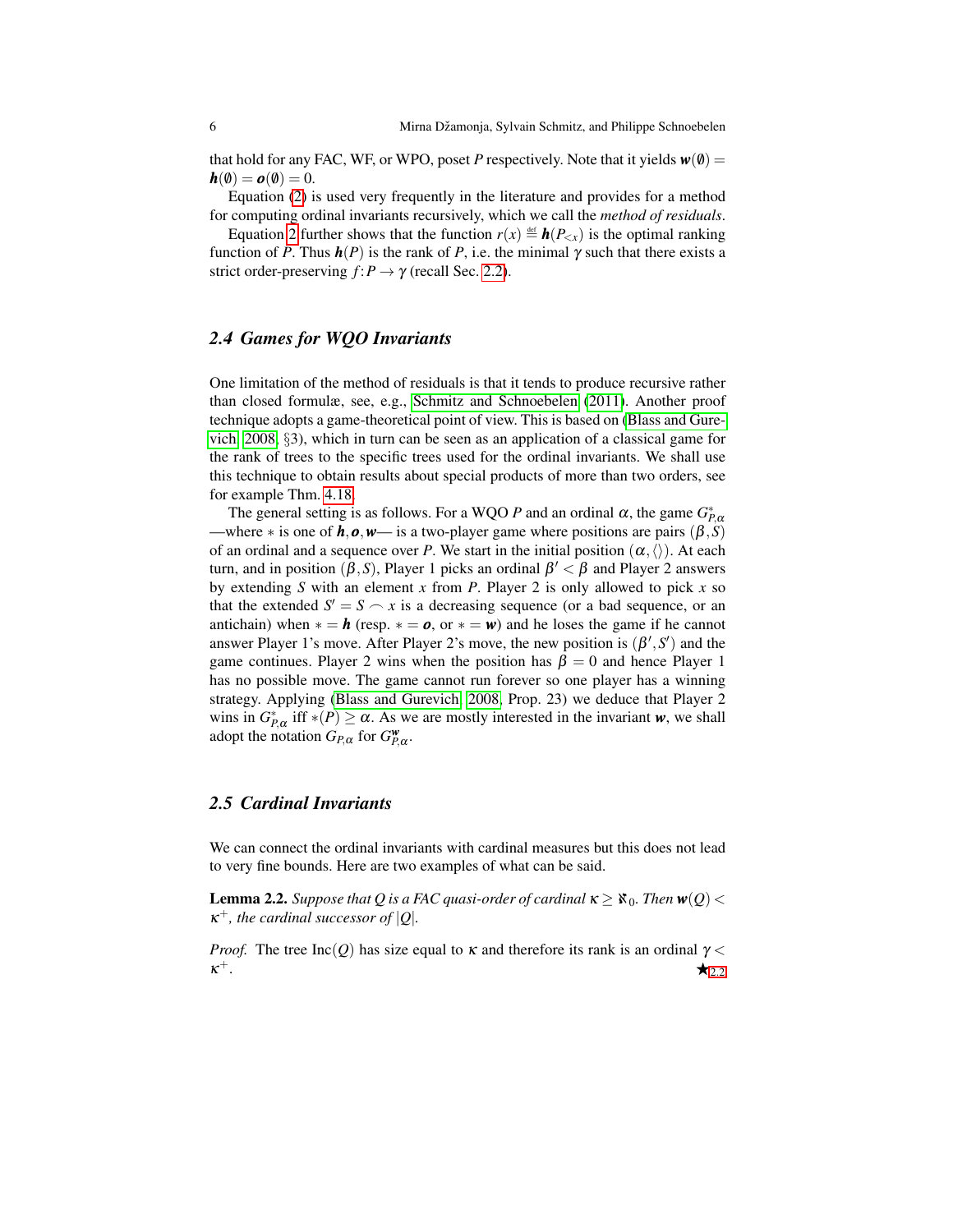**Theorem 2.3 (Dushnik-Miller).** *Suppose that P is a WPO of cardinal*  $\kappa > \aleph_0$ . *Then*  $h(P) \geq \kappa$ *.* 

*Proof.* This is an easy consequence of Thm. 5.25 in [Dushnik and Miller](#page-23-4) [\(1941\)](#page-23-4). By the definition of  $h$ , it suffices to show that *P* has a chain of size  $\kappa$ . Define a colouring *c* on the set  $[P]^2$  of pairs of *P* by saying  $c(x, y) \stackrel{\text{def}}{=} 0$  if *x* is comparable to *y* and  $c(x, y) \triangleq 1$  otherwise. Then use the relation  $\kappa \longrightarrow (\kappa, \aleph_0)^2$ , meaning that *P* has a chain of cardinal  $\kappa$  or an antichain of cardinal  $\aleph_0$ , which for  $\kappa = \aleph_0$  is the Ramsey Theorem, and for  $\kappa > \aleph_0$  is the Dushnik-Miller Theorem. Since *P* is FAC, we must have a chain of order type at least  $\kappa$ .

Such results are however of little help when the poset at hand is countable, because they only tell us that the invariants are countable infinite, as expected. This justifies the use of ordinal invariants rather than cardinal ones.

## <span id="page-6-0"></span>*2.6 WPOs as a Basis for FAC Posets*

A *lexicographic sum* of posets in some family  $\{P_i : i \in Q\}$  of disjoint orders *along* a poset  $(Q, \leq_Q)$ , denoted by  $\sum_{i \in Q} P_i$ , is defined as the order  $\leq$  on the disjoint union *P* of  $\{P_i : i \in Q\}$  such that for all  $x, y \in P$  we have  $x \leq y$  iff  $x, y \in P_i$  for some  $i \in Q$ and  $x \leq_{P_i} y$ , or  $x \in P_i$  and  $y \in P_j$  for some  $i, j \in Q$  satisfying  $i <_Q j$ .

The lexicographic sum of copies of *P* along *Q* is denoted by  $P \cdot Q$  and called the *direct product* of *P* and *Q*. The *disjoint sum* of posets in  $\{P_i : i \in Q\}$  is defined as the union of the orders  $\leq_{P_i}$ : this is just a special case of a lexicographic sum, where the sum is taken over an antichain  $Q$ . In the case of two orders  $P_1$ ,  $P_2$ , the lexicographic sum is denoted by  $P_1 \sqcup P_2$ .

<span id="page-6-1"></span>As a consequence of Thm. 7.3 of [Abraham et al](#page-23-5) [\(2012\)](#page-23-5) (by taking the union over all infinite cardinals  $\kappa$ ), one obtains the following classification theorem.

Theorem 2.4 [\(Abraham et al\)](#page-23-5). *Let* BP *be the class of posets which are either a WPO, the reverse of a WPO, or a linear order. Let* P *be the closure of* BP *under lexicographic sums with index set in* BP *and augmentation. Then* P *is exactly the class of all FAC posets.*

We will use the classification in Thm. [2.4](#page-6-1) to see that if we know how to calculate  $w(P)$  for *P* an arbitrary WPO, then we can bound  $w(P)$  for any FAC poset *P*. This in fact follows from some simple observations concerning the orders in the class  $\mathcal{B}\mathcal{P}$ .

<span id="page-6-2"></span>**Lemma 2.5.** *(1) If P is total, then*  $w(P) = 1$ *. In general, if all the antichains in a poset P are of length*  $\leq n$  *for some*  $n < \omega$ *, then*  $w(P) \leq n$ *, and*  $w(P) = n$  *in the case that there are antichains of length n.*

*(2) For any poset P,*  $Inc(P) = Inc(P^*)$  *and hence in the case of FAC posets we have*  $w(P^*) = w(P)$ .

(3) If  $P'$  is an augmentation of a FAC poset P, then  $Inc(P')$  is a subtree of  $Inc(P)$ *and therefore*  $w(P') \leq w(P)$ *.*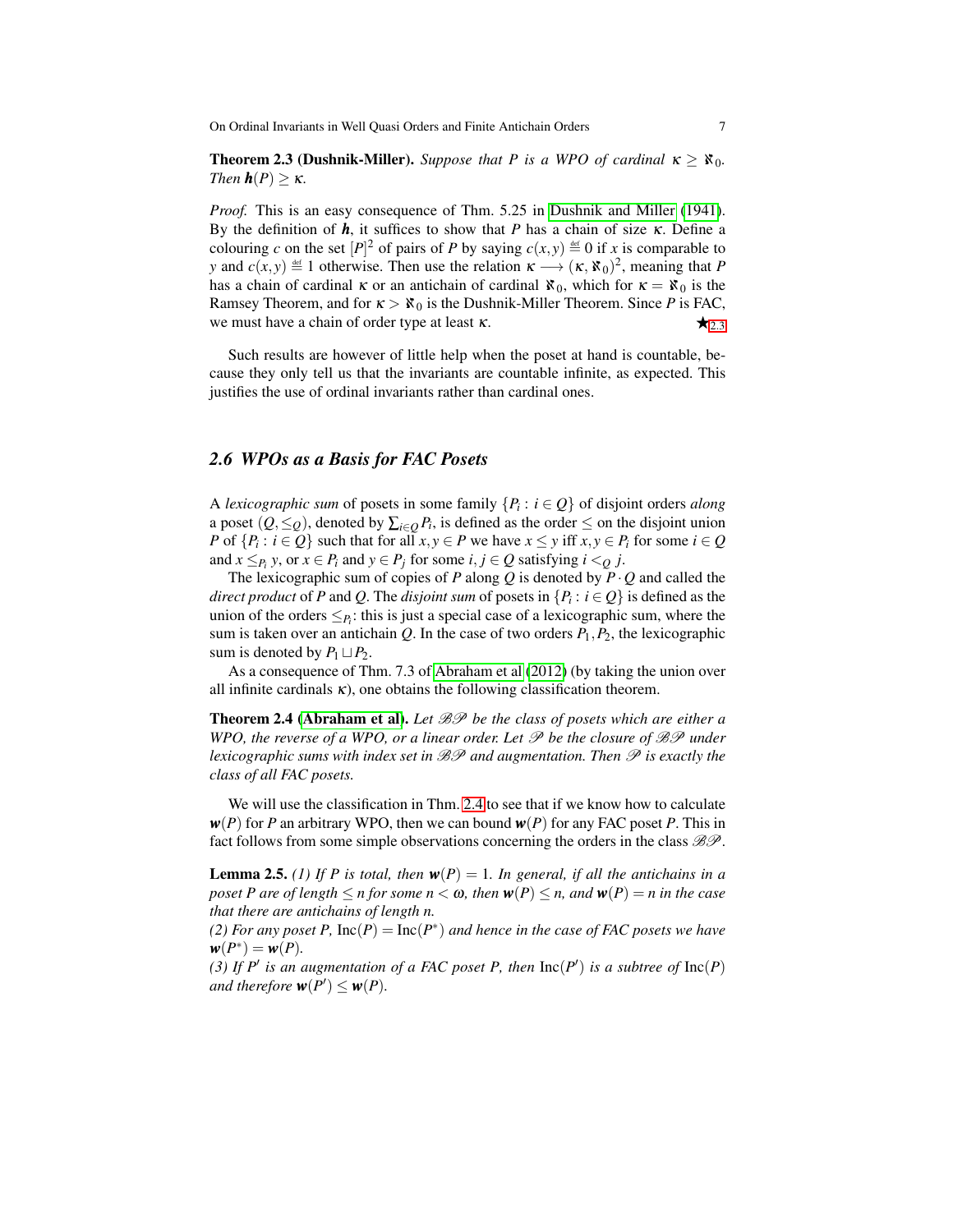*(4) Let P be the lexicographic sum of posets*  $\{P_i : i \in L\}$  *along some linear order L. Then*  $\text{Inc}(P) = \bigcup_{i \in L} \text{Inc}(P_i)$  *and in the case of FAC posets we have*  $w(P) =$ sup<sub>*i*∈*L*</sub>*w*( $P_i$ ).

*Proof.* (1) The only non-empty sequences of antichains in a linear order *P* are the singleton sequences. It is clear that the resulting tree  $Inc(P)$  has rank 1, by assigning the value 0 to any singleton sequence. The more general statement is proved in the same way, namely if all the antichains in a poset *P* are of length  $\lt n$  for some  $n \lt \omega$ then it suffices to define  $f: \text{Inc}(P) \to n$  by letting  $f(s) \stackrel{\text{def}}{=} n - |s|$ .

(2), (3) Obvious.

(4) This is the same argument as in Thm. [4.1.](#page-4-1)(3).  $\star_{2.5}$  $\star_{2.5}$  $\star_{2.5}$ 

In conjunction with Thm. [2.4,](#page-6-1) we conclude that the problem of bounding the width of any given FAC poset is reduced to knowing how to calculate the width of WQO posets. This is the consideration of the second part of this article, starting with Sec. [4.](#page-11-0)

# <span id="page-7-0"></span>3 Characterisations of Ordinal Invariants

We recall in this section the known characterisations of ordinal invariants. With the method of residuals we can follow Kříž and Thomas  $(1990)$  and show that the height and maximal order types of WPOs also correspond to their maximal chain heights (Sec. [3.1\)](#page-7-1) and maximal linearisation heights (Sec. [3.2\)](#page-8-0), relying on results of [Wolk](#page-24-9) [\(1967\)](#page-24-9) and [de Jongh and Parikh](#page-23-1) [\(1977\)](#page-23-1) to show that these maxima are indeed attained. In a similar spirit, the width of a FAC poset is equal to its antichain rank (Sec. [3.4\)](#page-9-1), an invariant studied by [Abraham and Bonnet](#page-23-3) [\(1999\)](#page-23-3)—but this time it is not necessarily attained. Finally, in Sec. [3.5](#page-10-0) we recall an inequality relating all three invariants and shown by Kříž and Thomas [\(1990\)](#page-24-4).

## <span id="page-7-1"></span>*3.1 Height and Maximal Chains*

Given a WF poset P, let  $\mathcal{C}(P)$  denote its set of non-empty chains. Each chain C from  $\mathcal{C}(P)$  is well-founded and has a rank  $h(C)$ ; we denote the supremum of these ranks by rk ${}_{\mathscr{C}}P \stackrel{\text{\tiny def}}{=} \sup_{C \in {}_{\mathscr{C}}(P)} \bm{h}(C)$ . As explained for example by Kříž and Thomas [\(1990,](#page-24-4) Thm. 4.9), we have

<span id="page-7-2"></span>
$$
\operatorname{rk}_{\mathscr{C}} P \leq \mathbf{h}(P) \tag{3}
$$

and this can be shown, for instance, by induction on the height using the method of residuals. Indeed, [\(3\)](#page-7-2) holds when  $P = \emptyset$ , and for the induction step

$$
\sup_{C \in \mathscr{C}(P)} \mathbf{h}(C) \stackrel{\text{(2)}}{=} \sup_{C \in \mathscr{C}(P)} (\sup \{ \mathbf{h}(C_{< x}) + 1 \}) \leq \sup_{x \in P} \{ (\sup_{C' \in \mathscr{C}(P_{< x})} \mathbf{h}(C')) + 1 \}
$$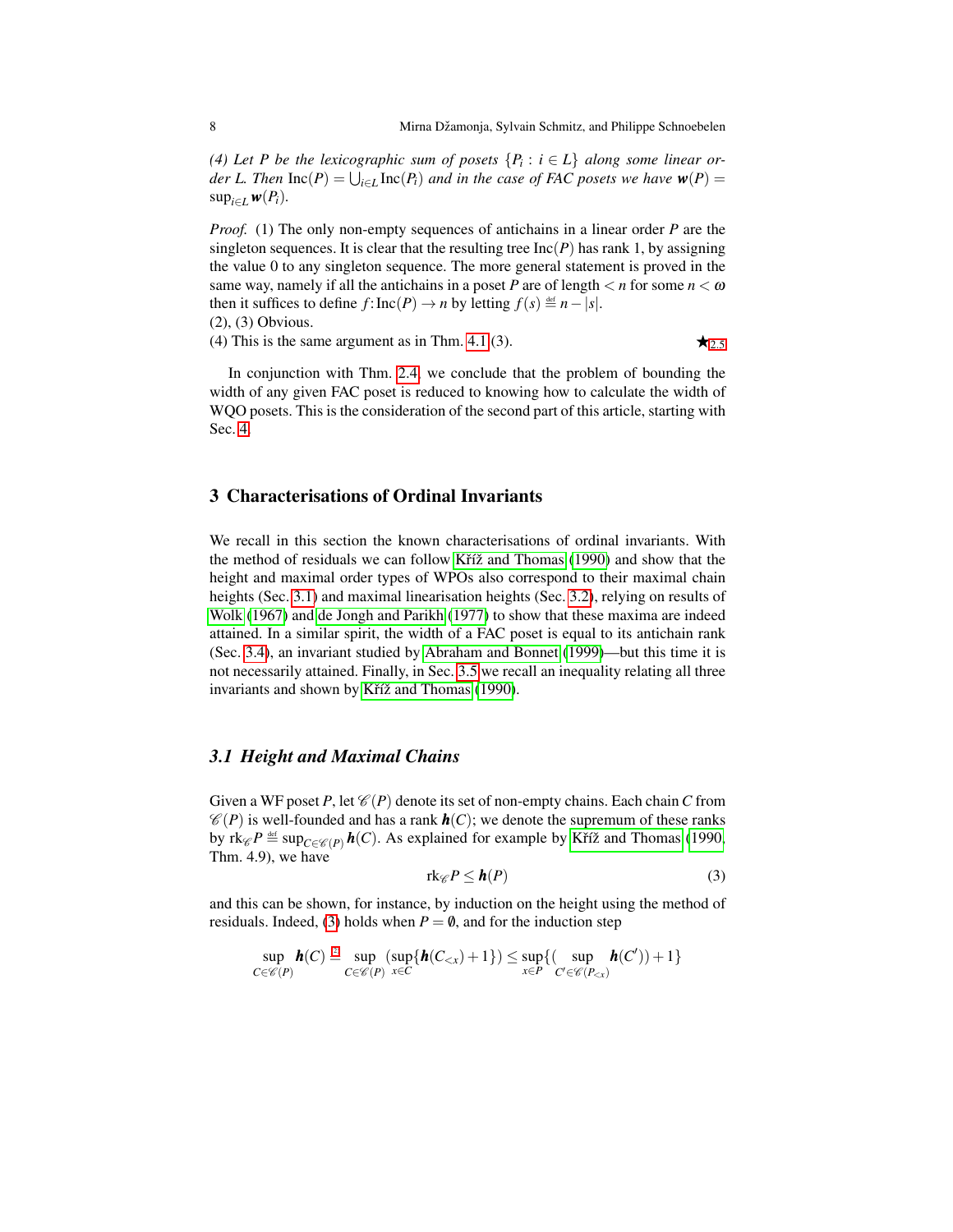because  $C_{< x}$  is a chain in  $\mathcal{C}(P_{< x})$ , and then by induction hypothesis [\(3\)](#page-7-2)

$$
\sup_{C\in\mathscr{C}(P)}\mathbf{h}(C)\leq \sup_{x\in P}\{\mathbf{h}(P_{< x})+1\}\stackrel{\circ}{=} \mathbf{h}(P)\ .
$$

*Remark 3.1.* The inequality in [\(3\)](#page-7-2) can be strict. For instance, consider the forest F defined by the disjoint union  $\{C_n : n \in \mathbb{N}\}\$  along  $(\mathbb{N}, =)$ , where each  $C_n$  is a chain of height *n*, and add a new top element *t* yielding  $P \stackrel{\text{def}}{=} t \stackrel{\frown}{F}$ . Then *P* is WF (but not FAC and is thus not a WPO). Note that  $h(P) = h(F) + 1 = \omega + 1$ . However, every chain *C* in  $\mathcal{C}(P)$  is included in  $t^{\frown}C_n$  for some *n* and has height bounded by  $n+1$ , while  $\operatorname{rk}_{\mathscr{C}}(P) = \omega < \mathbf{h}(P)$ .

[Wolk](#page-24-9) [\(1967,](#page-24-9) Thm. 9) further shows that, when *P* is a WPO, the supremum is attained, i.e. there is a chain *C* with rank  $h(C) = \text{rk}_{\mathscr{C}} P$ . In such a case, [\(3\)](#page-7-2) can be strengthened to

<span id="page-8-1"></span>
$$
\max_{C \in \mathcal{C}(P)} \mathbf{h}(C) = \text{rk}_{\mathcal{C}} P = \mathbf{h}(P) \tag{4}
$$

as can be checked by well-founded induction with

$$
\boldsymbol{h}(P) \stackrel{\text{\tiny (2)}}{=} \sup_{x \in P} \{ \boldsymbol{h}(P_{< x}) + 1 \} \leq \sup_{x \in P} \{ \boldsymbol{h}(C_x) + 1 \} \leq \sup_{x \in P} \boldsymbol{h}(C_x \cup \{x\}) \leq \sup_{C \in \mathscr{C}(P)} \boldsymbol{h}(C)
$$

where  $C_x$  is a chain of  $P_{< x}$  witnessing [\(4\)](#page-8-1) by induction hypothesis, and  $C_x \cup \{x\}$  is therefore a chain in  $\mathcal{C}(P)$  of height  $h(C_x) + 1$ .

**Theorem 3.2 [\(Wolk;](#page-24-9) Kříž and Thomas).** Let P be a WPO. Then  $h(P) = \text{rk}_{\mathcal{C}}P =$  $\max_{C \in \mathcal{C}(P)} \mathbf{h}(C)$  *is the maximal height of the non-empty chains of P.* 

More generally, the WPO condition in Thm. [3.2](#page-5-0) can be relaxed using the following result proven in [\(Pouzet, 1979;](#page-24-10) [Schmidt, 1981;](#page-24-11) [Milner and Sauer, 1981\)](#page-24-12).

Theorem 3.3 [\(Pouzet;](#page-24-10) [Schmidt;](#page-24-11) [Milner and Sauer\)](#page-24-12). *Let P be a WF poset. Then*

- either  $rk_{\mathscr{C}}P = \max_{C \in \mathscr{C}(P)} h(C)$ *, i.e. there exist chains of maximal height,*
- or *there exists an antichain A of P such that the set of heights*  $\{h(P_{\leq x}): x \in A\}$  *is infinite.*

## <span id="page-8-0"></span>*3.2 Maximal Order Types and Linearisations*

A *linearisation* of a poset  $(P, \leq)$  is an augmentation  $L = (P, \preceq)$  which is a total order:  $x \le y$  implies  $x \le y$ . We let  $\mathcal{L}(P)$  denote the set of linearisations of P. As stated by [de Jongh and Parikh](#page-23-1) [\(1977\)](#page-23-1), a poset is a WPO if and only if all its linearisations are well-founded. [De Jongh and Parikh](#page-23-1) furthermore considered the supremum  $\sup_{L\in\mathscr{L}(P)} h(L)$  of the order types of the linearisations of *P*, and showed that this supremum was attained [\(de Jongh and Parikh, 1977,](#page-23-1) Thm. 2.13); this is also the subject of of [\(Blass and Gurevich, 2008,](#page-23-2) Thm. 10).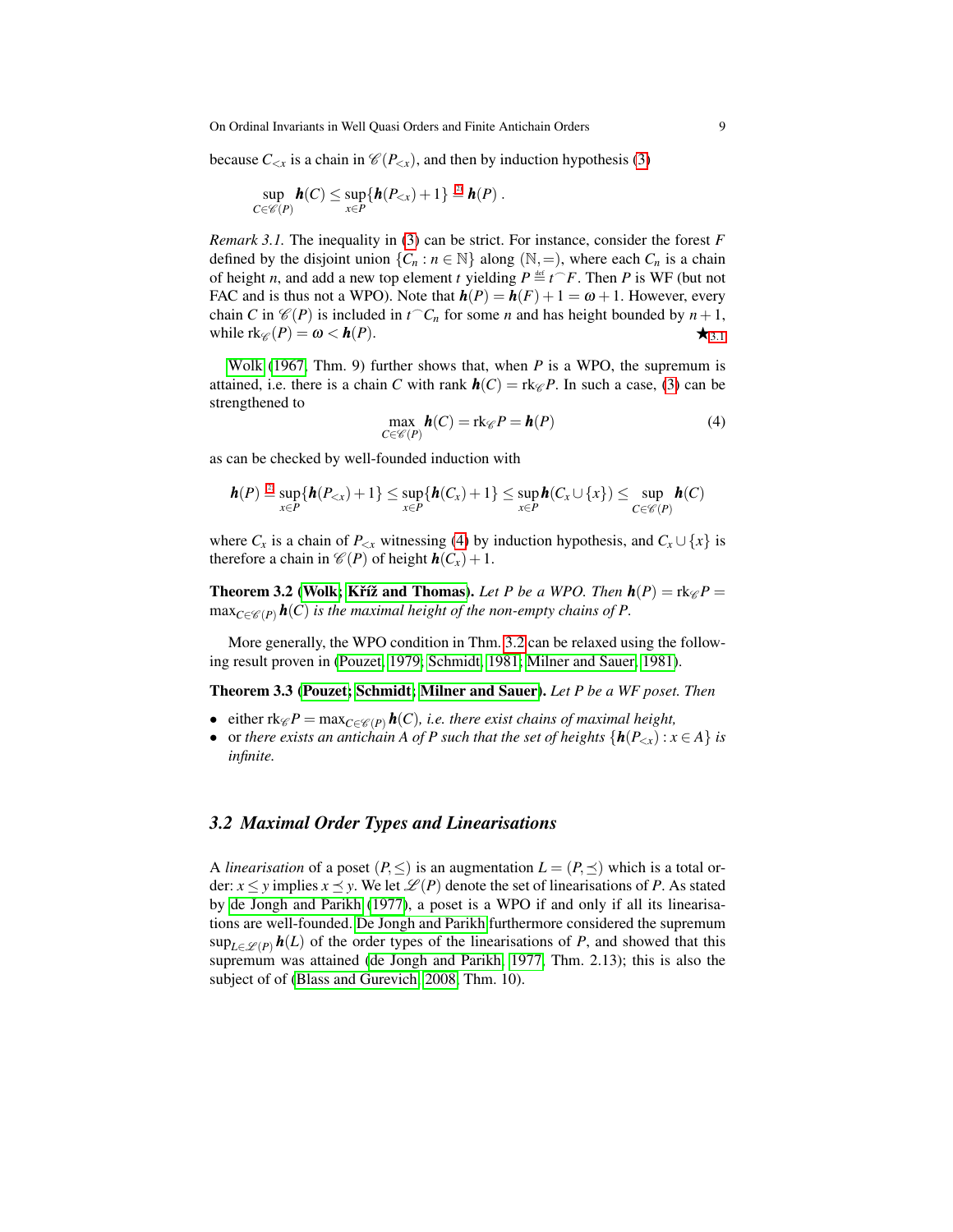Theorem 3.4 [\(de Jongh and Parikh;](#page-23-1) Kříž and Thomas). Let Q be a WQO. Then  $o(Q) = \max_{L \in \mathcal{L}(Q)} h(L)$  *is the maximal height of the linearisations of Q.* 

## *3.3 Maximal Order Types and Height of Downwards-Closed Sets*

A subset *D* of a WQO ( $Q$ ,  $\leq$ ) is *downwards-closed* if, for all *y* in *D* and  $x \leq y$ , *x* also belongs to *D*. We let  $\mathcal{D}(Q)$  denote the set of downwards-closed subsets of *Q*. For instance, when  $Q = \omega$ ,  $\mathscr{D}(\omega)$  is isomorphic to  $\omega + 1$ .

It is well-known that a quasi-order *Q* is WQO if and only if it satisfies the descending chain condition, meaning that  $(\mathscr{D}(Q), \subseteq)$  is well-founded. Therefore  $\mathscr{D}(Q)$ has a rank  $h(\mathcal{D}(Q))$  when *Q* is WQO. As shown by [Blass and Gurevich](#page-23-2) [\(2008,](#page-23-2) Prop. 31), this can be compared to the maximal order type of *Q*.

**Theorem 3.5 [\(Blass and Gurevich\)](#page-23-2).** *Let Q be a WQO. Then*  $o(Q) + 1 = h(\mathcal{D}(Q))$ *.* 

## <span id="page-9-1"></span>*3.4 Width and Antichain Rank*

[Abraham and Bonnet](#page-23-3) [\(1999\)](#page-23-3) consider a structure similar to the tree Inc(*P*) for FAC posets *P*, namely the poset  $\mathcal{A}(P)$  of all non-empty antichains of *P*. In the case of a FAC poset, the poset  $(\mathscr{A}(P), \supseteq)$  is well-founded. Let us call its height the *antichain rank* of *P* and denote it by  $rk_{\mathscr{A}}P \stackrel{\text{def}}{=} h(\mathscr{A}(P));$  this is the smallest ordinal  $\gamma$  such that there is a strict order-preserving function from  $\mathscr{A}(P)$  to  $\gamma$ .

In fact the antichain rank and the width function we study have the same values, as we now show. Thus one can reason about the width  $w(P)$  by looking at the tree Inc(*P*) or at  $({\mathscr{A}}(P), \supseteq)$ , a different structure.

<span id="page-9-2"></span>**Theorem 3.6.** Let P be a FAC poset. Then  $w(P) = \text{rk}_{\mathcal{A}} P$ .

*Proof.* Let  $\gamma = \text{rk}_{\mathscr{A}} P$  and let  $r: \mathscr{A}(P) \to \gamma$  be such that  $S \supseteq T \implies r(S) < r(T)$ for all non-empty antichains *S*, *T*. Define  $f: Inc(P) \rightarrow \gamma$  by letting for *s* non-empty  $f(s) \triangleq r(S)$ , where *S* is the set of elements of *s*. This function satisfies  $s \triangleleft t \implies$  $f(s) > f(t)$  and hence  $w(P) \leq \text{rk}_{\mathscr{A}} P$ .

Conversely, let  $\gamma = w(P)$  and  $f: \text{Inc}(P) \to \gamma$  be such that  $s \triangleleft t \implies f(s) > f(t)$ . For a non-empty antichain  $S \in \mathcal{A}(P)$ , observe that there exist finitely many precisely  $|S|$ !— sequences *s* in  $Inc(P)$  with support set *S*. Call this set  $Lin(S)$  and define  $r: \mathscr{A}(P) \to \gamma$  by  $r(S) \stackrel{\text{def}}{=} \min_{s \in \text{Lin}(S)} f(s)$ . Consider now an antichain *S* with  $r(S) = f(s)$  for some  $s \in \text{Lin}(S)$ , and an antichain *T* with  $T \supsetneq S$ : then there exists an extension *t* of *s* in  $\text{Lin}(T)$ , which is therefore such that  $f(s) > f(t)$ , and hence  $r(S) = f(s) > f(t) \ge r(T)$ . Thus  $w(P) \ge r k_{\mathcal{A}} P$ .

<span id="page-9-0"></span>*Remark 3.7.* The width  $w(P)$  is in general not attained, i.e., there might not exist any chain of antichains of height  $w(P)$ . First note that even when *P* is a WPO,  $(\mathscr{A}(P), \supseteq)$ is in general not a WPO, hence Thm. [3.2](#page-5-0) does not apply. In fact, examples of FAC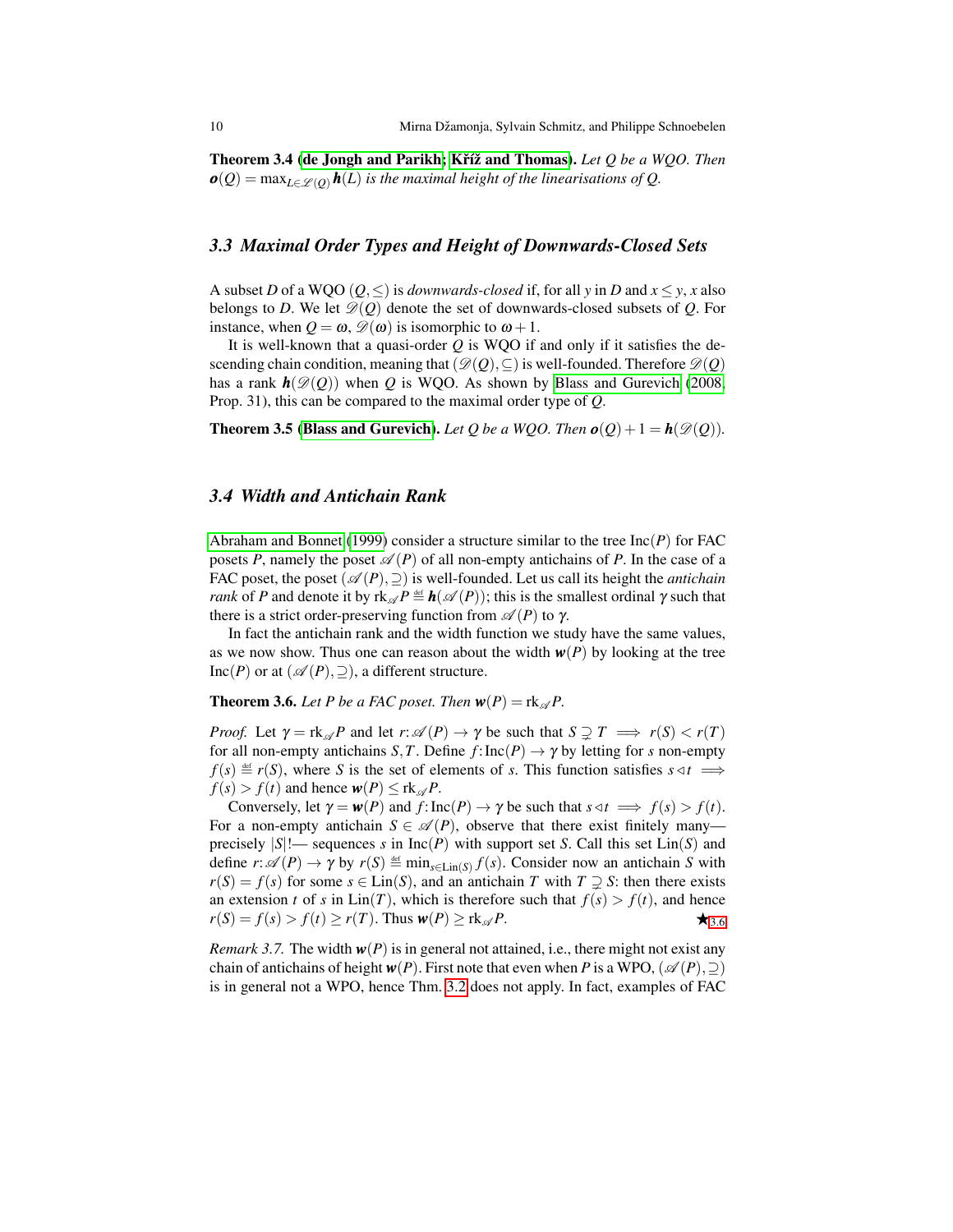posets where the width is not attained abound. Consider indeed any FAC poset *P* with  $w(P) \ge \omega$ , and any non-empty chain *C* in  $\mathcal{C}(\mathcal{A}(P))$ . As *C* is well-founded for  $\supseteq$ , it has a minimal element, which is an antichain  $A \in \mathcal{A}(P)$  such that, for all  $A' \neq A$  in *C*,  $A' \subseteq A$ . Since *P* is FAC, *A* is finite, and *C* is therefore finite as well:  $h(C) < \omega$ .

## <span id="page-10-0"></span>*3.5 Relationship Between Width, Height and Maximal Order Type*

As we have seen in the previous discussion,  $w(P) = h(\mathscr{A}(P))$  the antichain rank (where antichains are ordered by reverse inclusion). K $\check{r}$  and Thomas [\(1990,](#page-24-4) Thm. 4.13) proved that there is another connection between the ordinal functions discussed here and the width function.

The statement uses natural products of ordinals. Recall for this that the Cantor normal form (CNF) of an ordinal  $\alpha$ 

$$
\alpha = \omega^{\alpha_0} \cdot m_0 + \cdots + \omega^{\alpha_\ell} \cdot m_\ell
$$

is determined by a non-empty decreasing sequence  $\alpha_0 > \alpha_1 \cdots > \alpha_\ell \geq 0$  of ordinals and a sequence of natural numbers  $m_i > 0$ . Cantor proved that every ordinal has a unique representation in this form. Two well-known operations can be defined based on this representation: the *natural or Hessenberg sum*  $\alpha \oplus \beta$  is defined by adding the coefficients of the normal forms of  $\alpha$  and  $\beta$  as though these were polynomials in ω. The *natural or Hessenberg product* α ⊗β is obtained when the normal forms of  $\alpha$  and  $\beta$  are viewed as polynomials in  $\omega$  and multiplied accordingly.

<span id="page-10-1"></span>**Theorem 3.8 (Kříž and Thomas).** For any WQO  $(Q, \leq)$  the following holds:

<span id="page-10-2"></span>
$$
w(Q) \le o(Q) \le h(Q) \otimes w(Q).
$$
 (5)

For completeness, we give a detailed proof.

*Proof.* For the first inequality, clearly any antichain in *Q* can be linearised in an arbitrary way in a linearisation of *Q*. So  $w(Q)$  is certainly bounded above by the length of the maximal such linearisation, which by Thm. [3.4](#page-6-1) is exactly the value of  $o(Q)$ .

For the second inequality, let  $\alpha = w(Q)$  and let  $g : Inc(Q) \to \alpha$  be a function witnessing that. Also, let  $\beta = h(Q)$  and let  $\rho : Q \rightarrow \beta$  be the rank function.

For any bad sequence  $\langle q_0, q_1, \ldots, q_n \rangle$  in *Q* we know that  $i < j \le n$  implies that either  $q_i$  is incomparable with  $q_j$  or  $q_i > q_j$  and hence, in the latter case  $\rho(q_i) >$  $\rho(q_i)$ . Fixing a bad sequence  $s = \langle q_0, q_1, \ldots, q_n \rangle$ , consider the set

$$
S_s \stackrel{\text{\tiny def}}{=} \{ \langle q_{i_0}, q_{i_1}, \ldots, q_{i_m} \rangle : i_0 < i_1 \cdots < i_m = n \land \rho(q_{i_0}) \leq \rho(q_{i_1}) \cdots \leq \rho(q_{i_m}) \}.
$$

In other words,  $S<sub>s</sub>$  consists of subsequences of *s* that end with  $q<sub>n</sub>$  and where all elements are incomparable. So for each  $t \in S_s$  the value  $g(t)$  is defined. We define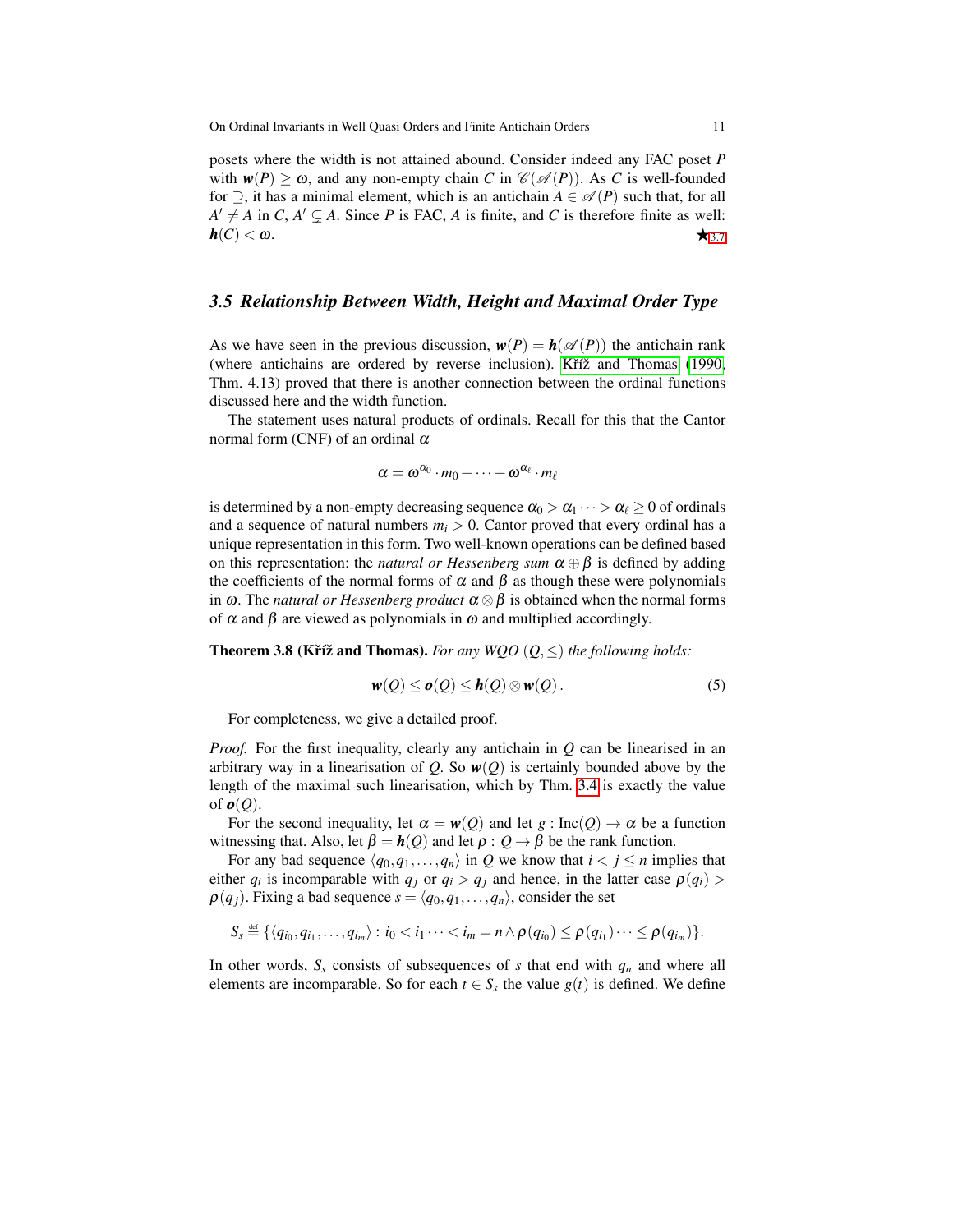that  $\varphi(s)$  is the minimum over all  $g(t)$  for  $t \in S_s$ . The intuition here is that  $\varphi$  is an ordinal measure for the longest incomparable sequence within a bad sequence. Now we are going to combine  $\rho$  and  $\varphi$  into a function  $f$  defined on bad sequences. Given such a sequence  $s = \langle q_0, q_1, \ldots, q_n \rangle$ , we let

 $f(s) \stackrel{\text{\tiny def}}{=} \big\langle \big(\boldsymbol{\rho}(q_0),\boldsymbol{\phi}(\langle q_0 \rangle)\big),\big(\boldsymbol{\rho}(q_1),\boldsymbol{\phi}(\langle q_0,q_1 \rangle)\big),\dots,\big(\boldsymbol{\rho}(q_n),\boldsymbol{\phi}(\langle q_0,q_1,\dots,q_n \rangle)\big)\big\rangle.$ 

Noticing that every non-empty subsequence of a bad sequence is bad, we see that *f* is a well-defined function which maps  $Bad(O)$  into the set of finite sequences from  $\alpha \times \beta$ . Moreover, let us notice that every sequence in the image of f is a bad sequence in  $\alpha \times \beta$ : if  $i < j$  and  $\rho(q_i) \leq \rho(q_j)$ , let *t* be a sequence from  $S_{(q_0, q_1, q_2, \ldots, q_i)}$ such that  $g(t) = \varphi(\langle q_0, q_1, q_2, \ldots, q_i \rangle)$ . Hence *t* includes  $q_i$  and for every  $q_k \in t$  we have  $\rho(q_k) \leq \rho(q_i) \leq \rho(q_i)$ . Therefore  $t \sim q_i$  was taken into account when calculating  $\varphi$ ( $\langle q_0, q_1, q_2, \ldots, q_i \rangle$ ). In particular,

$$
\varphi(\langle q_0, q_1, q_2, \ldots q_j \rangle) \leq g(t \frown q_j) < g(t) = \varphi(\langle q_0, q_1, q_2, \ldots q_i \rangle). \tag{6}
$$

Then  $(\rho(q_i), \phi(\langle q_0, q_1, q_2, \ldots, q_i \rangle)) \not\leq (\rho(q_i), \phi(\langle q_0, q_1, q_2, \ldots, q_i \rangle))$ . Another possibility when  $i < j$  is that  $\rho(q_i) > \rho(q_i)$  and it yields the same conclusion. We have therefore shown that  $f : \text{Bad}(Q) \to \text{Bad}(\alpha \times \beta)$ . Let us also convince ourselves that *f* is a tree homomorphism, meaning a function that preserves the strict tree order. The tree  $Bad(Q)$  is ordered by initial segments, the order which we have denoted by  $\triangleleft$ . If  $s \triangleleft t$ , then obviously  $f(s) \triangleleft f(t)$ . Given that it is well known and easy to see that tree homomorphisms can only increase the rank of a tree, we have that  $o(Q) < o(\alpha \times \beta)$ . The latter, as shown by [de Jongh and Parikh](#page-23-1) [\(1977\)](#page-23-1), is equal to  $\alpha \otimes \beta = w(Q) \otimes h(Q)$  (note that  $\otimes$  is commutative).  $\star$ <sub>[3](#page-10-1).8</sub>

<span id="page-11-1"></span>From Thm. [3.8](#page-10-1) we derive a useful consequence. Recall that  $\alpha$  is *additive* (or *multiplicative*) *principal* if  $\beta$ ,  $\gamma < \alpha$  implies  $\beta + \gamma < \alpha$  (respectively implies  $\beta \cdot \gamma < \alpha$ )  $\alpha$ ). These implications also hold for natural sums and products.

**Corollary 3.9.** Assume that  $o(Q)$  is a principal multiplicative ordinal and that  $h(Q) < o(Q)$ *. Then*  $w(Q) = o(Q)$ *.* 

*Proof.* Assume, by way of contradiction, that  $w(Q) < o(Q)$ . From  $h(Q) < o(Q)$  we deduce  $h(Q) ⊗ w(Q) < o(Q)$  (since  $o(Q)$ ) is multiplicative principal), contradicting the inequality [\(5\)](#page-10-2) in Thm. [3.8.](#page-10-1) Hence  $w(Q) \ge o(Q)$ , and necessarily  $w(Q) = o(Q)$ , again by [\(5\)](#page-10-2).  $\star_{3.9}$  $\star_{3.9}$  $\star_{3.9}$ 

# <span id="page-11-0"></span>4 Computing the Invariants of Common WQOs

We now consider WQOs obtained in various well-known ways and address the question of computing their width, and recall along the way what is known about their height and maximal order type.

In the ideal case, there would be a means of defining well-quasi-orders as the closure of some simple orders, in the 'Hausdorff-like' spirit of Thm. [2.4.](#page-6-1) Unfortunately,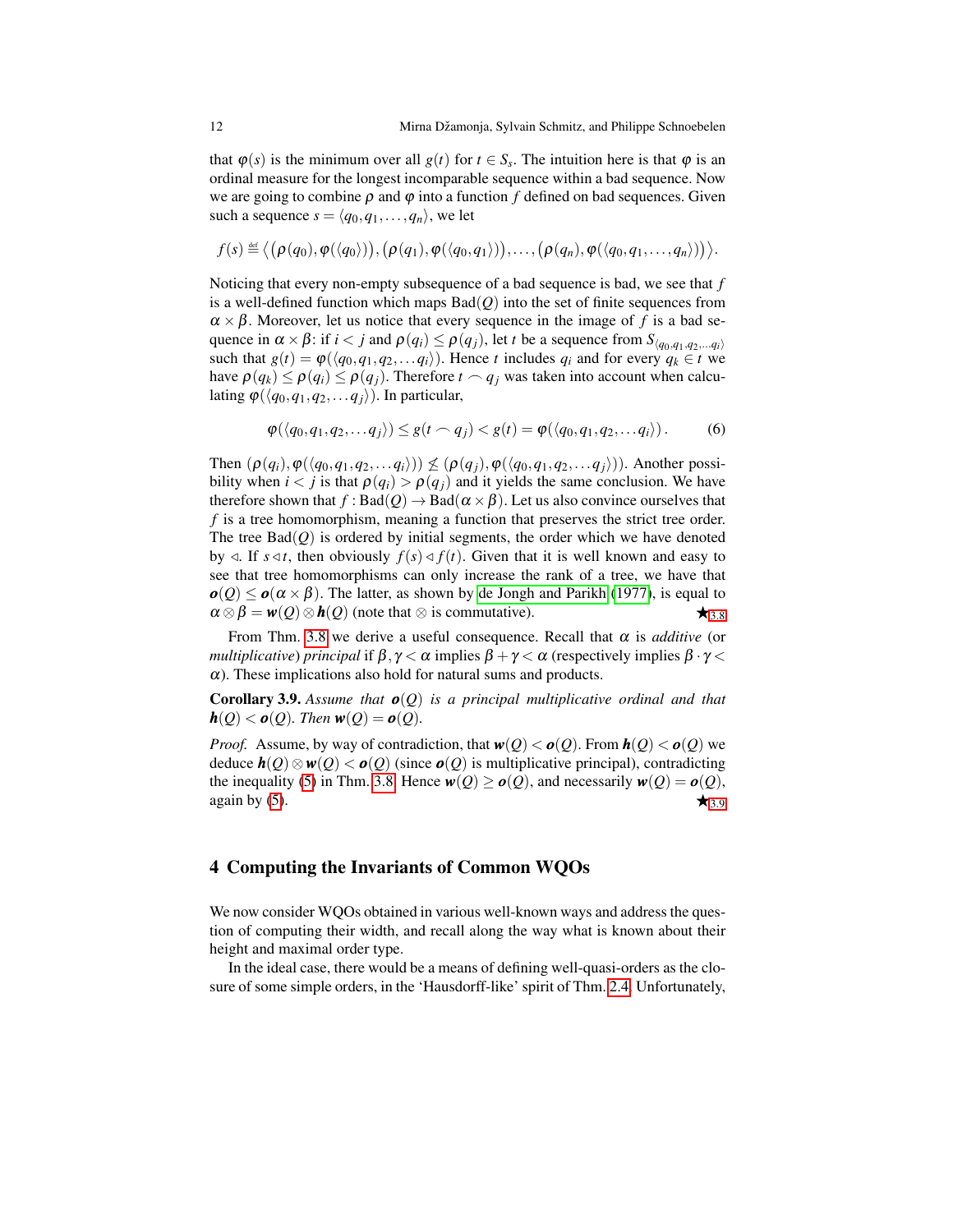no such result is known and indeed it is unclear which class of orders one could use as a base—for example how would one obtain Rado's example (see Sec. [4.6\)](#page-22-0) from a base of any 'reasonable orders.' Therefore, our study of the width of WQO orders will have to be somewhat pedestrian, concentrating on concrete situations.

# *4.1 Lexicographic Sums*

In the case of lexicographic sums along an ordinal (defined in Sec. [2.6\)](#page-6-0), we have the following result.

**Lemma 4.1.** *Suppose that for an ordinal*  $\alpha$  *we have a family of WQOs*  $\{P_i : i < \alpha\}$ *. Then*  $\Sigma_{i < \alpha} P_i$  *is a WQO, and:* 

1. 
$$
\mathbf{o}(\Sigma_{i<\alpha}P_i) = \Sigma_{i<\alpha}\mathbf{o}(P_i),
$$
  
\n2.  $\mathbf{h}(\Sigma_{i<\alpha}P_i) = \Sigma_{i<\alpha}\mathbf{h}(P_i),$   
\n3.  $\mathbf{w}(\Sigma_{i<\alpha}P_i) = \sup_{i<\alpha}\mathbf{w}(P_i).$ 

*Proof.* First note that any infinite bad sequence in  $\Sigma_{i\leq \alpha}P_i$  would either have an infinite projection to  $\alpha$  or an infinite projection to some  $P_i$ , which is impossible. Hence  $\Sigma_{i<\alpha}P_i$  is a WQO. Therefore the values  $w(\Sigma_{i<\alpha}P_i)$ ,  $o(\Sigma_{i<\alpha}P_i)$  and  $h(\Sigma_{i<\alpha}P_i)$  are well defined.

- 1. We use Thm. [3.2.](#page-5-0) Let  $\alpha_i \stackrel{\text{def}}{=} \mathbf{0}(P_i)$ , then  $\Sigma_{i < \alpha} \alpha_i$  is isomorphic to a linearisation of  $\Sigma_{i\leq \alpha}P_i$ . Hence  $o(\Sigma_{i\leq \alpha}P_i) \geq \Sigma_{i\leq \alpha}o(P_i)$ . Suppose that *L* is a linearisation of  $\sum_{i \leq \alpha} P_i$  (necessarily a well order), then the projection of *L* to each  $P_i$  is a linearisation of  $P_i$  and hence it has type  $\leq \alpha_i$ . This gives that the type of  $L$  is  $\leq \sum_{i < \alpha} \alpha_i$ , proving the other side of the desired inequality.
- 2. We use Thm. [3.4.](#page-6-1) Any chain *C* in  $\sum_{i < \alpha} P_i$  can be obtained as  $C = \sum_{i < \alpha} C_i$ , where  $C_i$  is the projection of  $C$  on the coordinate  $i$ . The conclusion follows as in the case of *o*.
- 3. Every non-empty sequence of incomparable elements in *P* must come from one and only one  $P_i$ , hence  $\text{Inc}(P) = \bigcup_{i \in L} \text{Inc}(P_i)$ , and therefore  $w(P_i) =$  $\sup_{i \leq \alpha} w(P_i)$  by Lem. [2.1.](#page-4-1)  $\star$

## *4.2 Disjoint Sums*

We also defined disjoint sums in Sec. [2.6](#page-6-0) as sums along an antichain.

**Lemma 4.2.** *Suppose that*  $P_1$ ,  $P_2$ ,... *is a family of WQOs.* 

 $I. \boldsymbol{o}(P_1 \sqcup P_2) = \boldsymbol{o}(P_1) \oplus \boldsymbol{o}(P_2),$ 2.  $h(\bigsqcup_i P_i) = \sup\{h(P_i)\}_i,$ *3.*  $w(P_1 \sqcup P_2) = w(P_1) \oplus w(P_2)$ .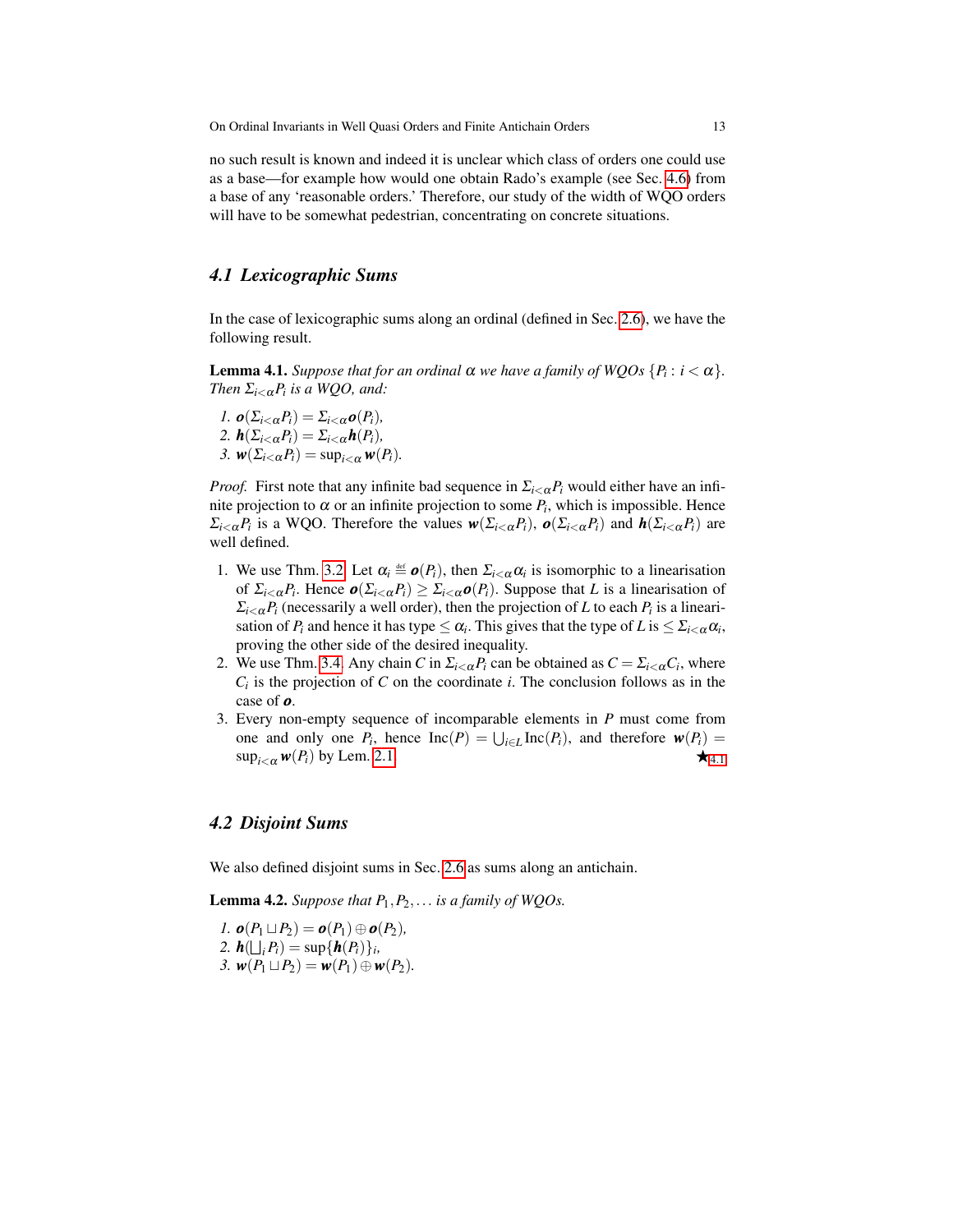*Proof.* (1) is Thm. 3.4 from [de Jongh and Parikh](#page-23-1) [\(1977\)](#page-23-1).

(2) is clear since, for an arbitrary family  $P_i$  of WQOs, Dec( $\bigcup_i P_i$ ) is isomorphic to  $\bigsqcup_i \text{Dec}(P_i)$ . We observe that, for infinite families,  $\bigsqcup_i P_i$  is not WQO, but it is still well-founded hence has a well-defined height.

(3) is Lem. 1.10 from [Abraham and Bonnet](#page-23-3) [\(1999\)](#page-23-3) about antichain rank, which translates to widths thanks to Thm. [3.6.](#page-9-2)  $\star$   $\star$  [4](#page-5-0).2

We can apply lexicographic sums to obtain the existence of WQO posets of every width.

**Corollary 4.3.** *For every ordinal*  $\alpha$ *, there is a WQO poset*  $P_{\alpha}$  *such that*  $\mathbf{w}(P_{\alpha}) = \alpha$ *.* 

*Proof.* The proof is by induction on  $\alpha$ . For  $\alpha$  finite, the conclusion is exemplified by an antichain of length α. For α a limit ordinal let us fix for each β < α a WPO *P*<sup>β</sup> satisfying  $w(P_\beta) = \beta$ . Then  $w(\Sigma_{\beta < \alpha} P_\beta) = \sup_{\beta < \alpha} \beta = \alpha$ , as follows by Lem. [4.1.](#page-4-1) For  $\alpha = \beta + 1$ , we take  $P_{\alpha} = P_{\beta} \sqcup 1$ , i.e.,  $P_{\beta}$  with an extra (incomparable) element added, and rely on  $w(Q \sqcup 1) = w(Q) \oplus 1 = w(Q) + 1$  shown in Lem. [4.2.](#page-5-0)  $\star_{4,3}$  $\star_{4,3}$  $\star_{4,3}$ 

# *4.3 Direct Products*

Direct products are again a particular case of lexicographic sums along a poset *Q*, this time of the same poset *P*. While the cases of *o* and *h* are mostly folklore, the width of  $P \cdot Q$  is not so easily understood, and its computation in Lem. 1.11 from [Abraham and Bonnet](#page-23-3) [\(1999\)](#page-23-3) uses the notion of *Heisenberg products*  $\alpha \odot \beta$ , defined for any ordinal  $\alpha$  by induction on the ordinal  $\beta$ :

$$
\alpha \odot 0 \stackrel{\text{\tiny def}}{=} 0\,, \quad \alpha \odot (\beta + 1) \stackrel{\text{\tiny def}}{=} (\alpha \odot \beta) \oplus \alpha\,, \quad \alpha \odot \lambda \stackrel{\text{\tiny def}}{=} \sup\{(\alpha \odot \gamma) + 1 : \gamma < \lambda\}
$$

where  $\lambda$  is a limit ordinal. Note that this differs from the natural product, and is not commutative:  $2 \odot \omega = \omega$  but  $\omega \odot 2 = \omega \cdot 2$ .

Lemma 4.4 [\(Abraham and Bonnet\)](#page-23-3). *Suppose that P and Q are two WPOs.*

 $I. \boldsymbol{o}(P \cdot Q) = \boldsymbol{o}(P) \cdot \boldsymbol{o}(Q)$ , 2.  $h(P \cdot Q) = h(P) \cdot h(Q)$ , *3.*  $w(P \cdot Q) = w(P) \odot w(Q)$ .

# <span id="page-13-0"></span>*4.4 Cartesian Products*

The next simplest operation on WQOs is their Cartesian product. It turns out that the simplicity of the operation is deceptive and that the height and, especially, the width of a product  $P \times Q$  are not as simple as we would like. As a consequence, this section only provides partial results and is unexpectedly long.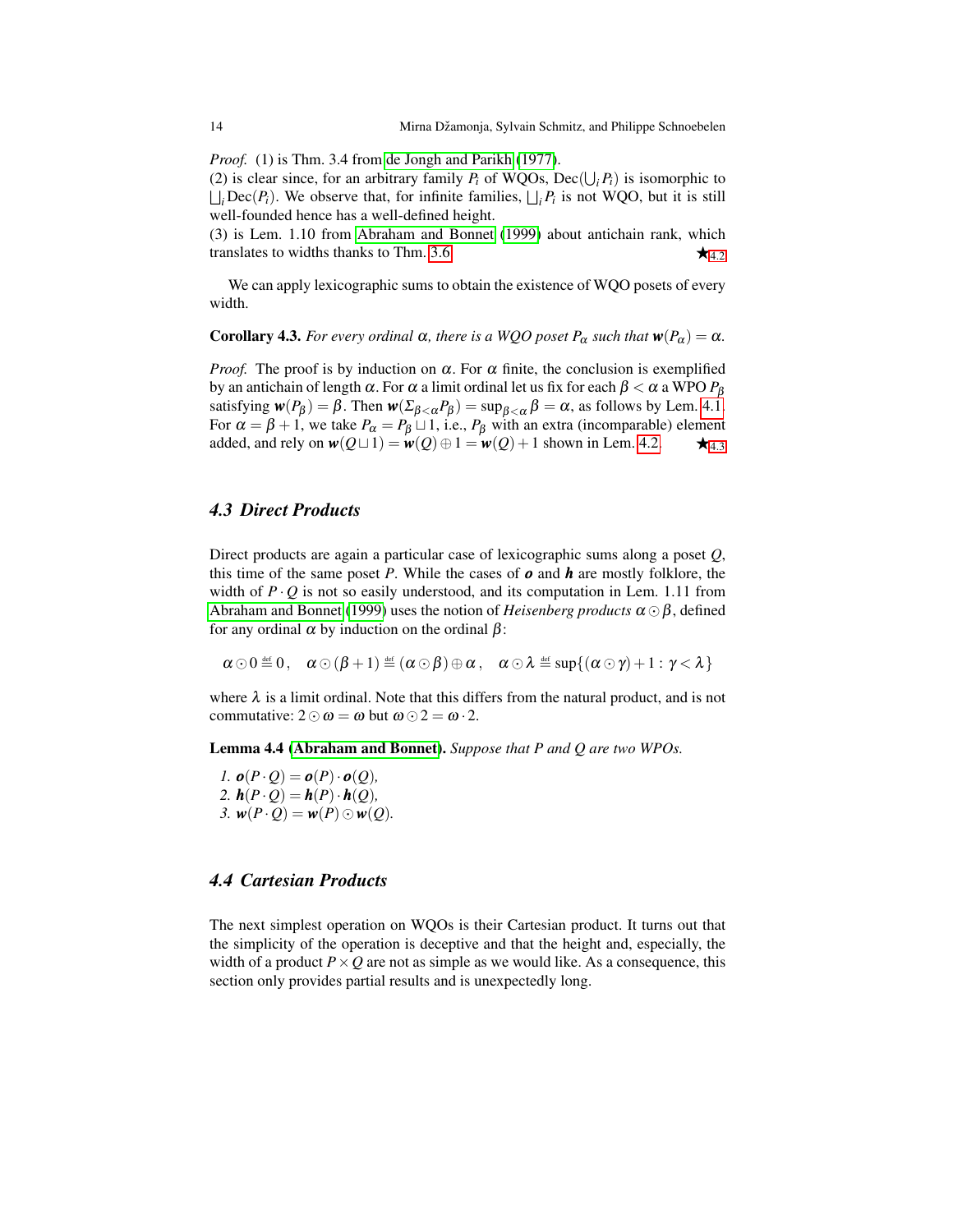To recall, the product order  $P \times Q$  of two partial orders is defined on the pairs  $(p,q)$  with  $p \in P$  and  $q \in Q$  so that  $(p,q) \leq (p',q')$  iff  $p \leq_P p'$  and  $q \leq_Q q'$ . It is easy to check and well known that product of WQOs is WQO and similarly for FAC and WF orders.

The formula for calculating  $o(P \times Q)$  is still simple. It was first established by [de Jongh and Parikh](#page-23-1) [\(1977,](#page-23-1) Thm. 3.5); see also [\(Blass and Gurevich, 2008,](#page-23-2) Thm. 6).

Lemma 4.5 [\(de Jongh and Parikh\)](#page-23-1). *Suppose that P and Q are two WQOs. Then*  $o(P \times Q) = o(P) \otimes o(Q)$ .

The question of the height of products is also well studied and a complete answer appears in [\(Abraham, 1987\)](#page-23-6), where it is stated that the theorem is well known. The following statement is a reformulation of Lem. 1.8 of [Abraham](#page-23-6) [\(1987\)](#page-23-6).

**Lemma 4.6 (Abraham; folklore).** *If*  $\rho_P$  :  $P \to h(P)$  *and*  $\rho_Q$  :  $Q \to h(Q)$  *are the rank functions of the well-founded posets P and Q, then the rank function* ρ *on P* × *Q* is given by  $\rho(x, y) = \rho_P(x) \oplus \rho_O(y)$ *. In particular,* 

$$
\mathbf{h}(P\times Q)=\sup\{\alpha\oplus\beta+1:\alpha<\mathbf{h}(P)\wedge\beta<\mathbf{h}(Q)\}.
$$

We recall that for any two ordinals  $\alpha$  and  $\beta$  we have  $\sup_{\alpha'<\alpha,\beta'<\beta} \alpha' \oplus \beta' + 1 <$  $\alpha \oplus \beta$  (see e.g. [Abraham and Bonnet, 1999,](#page-23-3) p. 55), thus the statement in Thm. [4.6](#page-9-2) cannot be easily simplified.

*Remark 4.7 (Height of products of finite ordinals).* The very nice general proof of [Abraham](#page-23-6) [\(1987,](#page-23-6) Lem. 1.8) can be done in an even more visual way in the case of finite ordinals. Let  $P = n_1 \times \cdots \times n_k$  for some finite  $n_1, \ldots, n_k \in \omega$ ; then  $h(P) =$  $n_1 + \cdots + n_k + 1 - k$ .

Indeed, we observe that any chain  $\mathbf{a}_1 <_P \cdots <_P \mathbf{a}_\ell$  in *P* leads to a strictly increasing  $|\mathbf{a}_1| < \cdots < |\mathbf{a}_\ell|$ , where by  $|\mathbf{a}|$  we denote the sum of the numbers in **a**. Since  $|\mathbf{a}_{\ell}|$  is at most  $\sum_{i}(n_{i}-1) = (\sum_{i}n_{i})-k$  and since  $|\mathbf{a}_{1}|$  is at least 0, the longest chain has length  $1+\sum_i n_i - k$ . Furthermore it is easy to build a witness for this length. We conclude by invoking Thm. [3.4](#page-6-1) which states that for any WPO *P*, *h*(*P*) is the length of the longest chain in *P*.  $\star$ [4](#page-9-0).7

Having dealt with *h* and *o*, we are left with *w*. Here we cannot hope to have a uniform formula expressing  $w(P \times Q)$  as a function of  $w(P)$  and  $w(Q)$ . Indeed, already in the case of ordinals one always has  $w(\alpha) = w(\beta) = 1$ , while  $w(\alpha \times \beta)$ has quite a complex form, as we are going to see next.

#### 4.4.1 Products of Ordinals

Probably the simplest example of WQO which is not actually an ordinal, is provided by the product of two ordinals. Thanks to Thm. [3.6,](#page-9-2) we can translate results of [Abra](#page-23-6)[ham](#page-23-6) [\(1987\)](#page-23-6), Section 3 to give a recursive formula which completely characterises  $w(\alpha \times \beta)$  for  $\alpha, \beta$  ordinals. We shall sketch how this is done.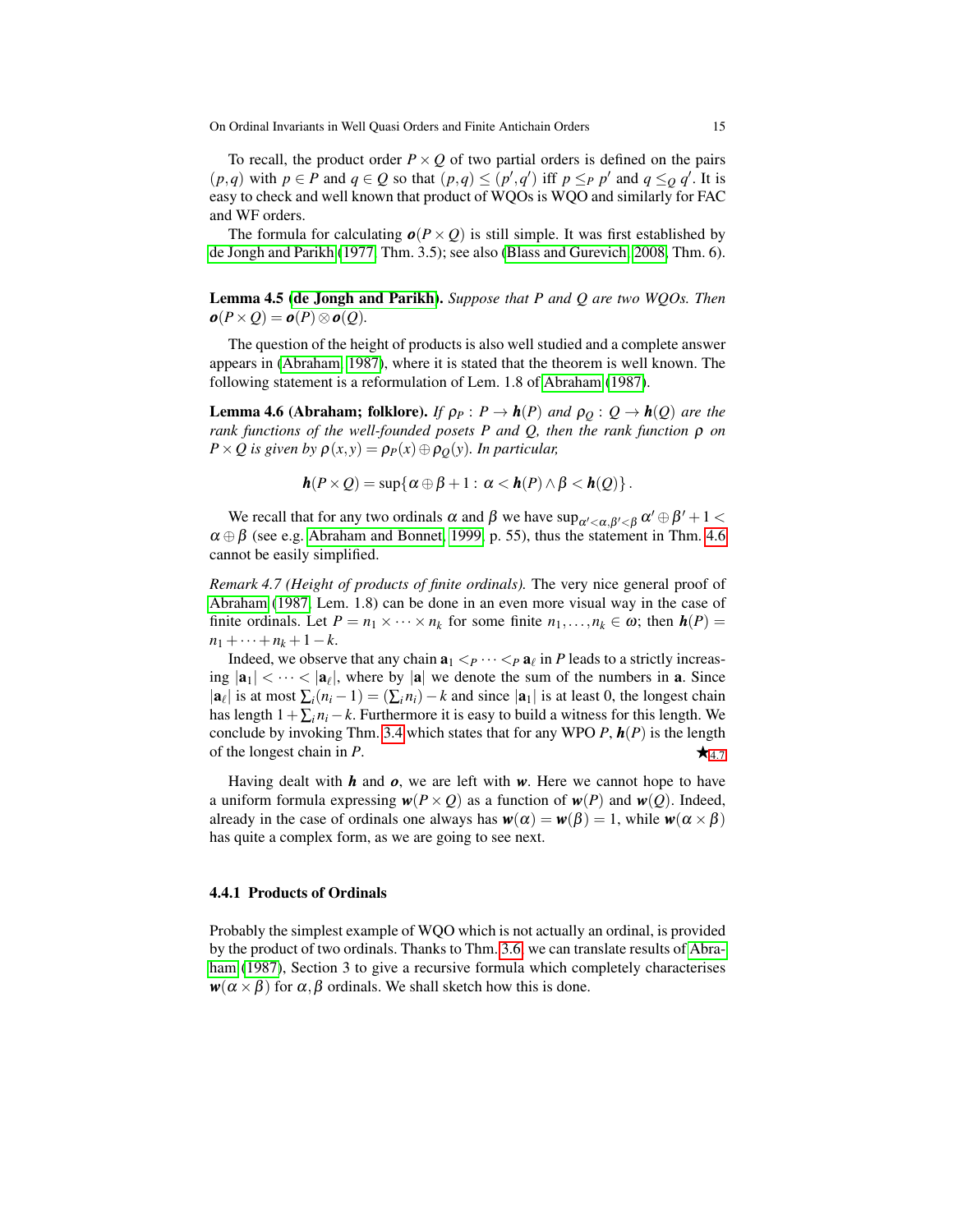First note that if one of  $\alpha, \beta$  is a finite ordinals *n*, say  $\alpha = n$ , then we have  $w(n \times \beta) = \min\{n, \beta\}$ . The next case to consider is that of successor ordinals, which is taken care by the following Thm. [4.8.](#page-10-1) Abraham proved this theorem using the method of residuals and induction, we offer an alternative proof using the rank of the tree Inc.

**Theorem 4.8 (Abraham).** *For any ordinals*  $\alpha, \beta$  *with*  $\alpha$  *infinite, we have*  $w(\alpha \times \beta)$  $(\beta + 1)$ ) =  $w(\alpha \times \beta) + 1$ .

The proof is provided by the next two lemmas.

**Lemma 4.9.**  $w(α × (β + 1)) ≤ w(α × β) + 1$  *for any ordinals* α, β.

*Proof.* Write *I* for Inc( $\alpha \times (\beta + 1)$ ) and *I'* for Inc( $\alpha \times \beta$ ). Any sequence  $s =$  $\langle p_1,..., p_\ell \rangle$  which is in *I*, is either in *I'* or contains a single pair of the form  $p_i = (a, \beta)$ , with  $a < \alpha$ . In the latter case we write *s*' for *s* with  $p_i$  removed. Note that *s'* is in *I'* (except when *s* has length 1). Let  $\rho' : I' \to \text{rank}(I') = \mathbf{w}(\alpha \times \beta)$  be a ranking function for *I'* and define  $\rho: I \to ON$  via

$$
\rho(s) \stackrel{\text{def}}{=} \begin{cases} \rho'(s) + 1 & \text{if } s \in I', \\ \rho'(s') & \text{if } s \notin I' \text{ and } |s| > 1, \\ \text{rank}(I') & \text{otherwise.} \end{cases}
$$

One easily checks that  $\rho$  is anti-monotone. For this assume  $s \triangleleft t$ : (1) if both *s* and *t* are in *I'*, monotonicity is inherited from  $\rho'$ ; (2) if none are in *I'* then  $s' \triangleleft t'$  (or  $s'$  is empty) and again monotonicity is inherited (or  $\rho(s) = \text{rank}(I') > \rho'(t') = \rho(t)$ ); (3) if *s* is in *I'* and *t* is not then  $s \le t'$ , entailing  $\rho'(s) \ge \rho'(t')$  so that  $\rho(s) = \rho'(s) + 1 >$  $\rho'(t') = \rho(t).$ 

In conclusion  $\rho$ , having values in  $w(\alpha \times \beta) + 1$ , witnesses the assertion of the lemma.  $\star$ [4](#page-11-1).9

#### <span id="page-15-0"></span>**Lemma 4.10.** *If*  $\alpha$  *is infinite then*  $\mathbf{w}(\alpha \times (\beta + 1)) \geq \mathbf{w}(\alpha \times \beta) + 1$  *for any*  $\beta$ *.*

*Proof.* Write *I* for  $\text{Inc}(\alpha \times \beta)$ . Any  $s \in I$  has the form  $s = \langle (a_1, b_1), \ldots, (a_\ell, b_\ell) \rangle$ . We write  $s_+$  for the sequence  $\langle (a_1 + 1,b_1),..., (a_\ell + 1,b_\ell) \rangle$  and observe that it is still a sequence over  $\alpha \times \beta$  since  $\alpha$  is infinite, and that its elements form an antichain (since the elements of *s* did). Let now  $s'_{+}$  be  $r \sim s_{+}$  where  $r = \langle (0, \beta) \rangle$ : the prepended element is not comparable with any element of  $s_+$  so that  $s'_+$  is an antichain and  $s'_+ \leq t'_+$  iff  $s_+ \leq t_+$  iff  $s \leq t$ . Write  $I'_+$  for  $\{s'_+ \mid s \in I\} \cup \{r\}$ . This is a tree made of a root glued below a tree isomorphic to *I*. Hence  $rank(I'_{+}) = rank(I) + 1$ . On the other hand, *I*<sup> $\ell$ </sup> is a substructure of Inc( $\alpha \times (\beta + 1)$ ) hence  $w(\alpha \times (\beta + 1)) \ge$  $rank(I')$  $\star$ <sub>4.[10](#page-15-0)</sub>  $\star$ <sub>4.10</sub>

<span id="page-15-1"></span>With Thm. [4.8](#page-10-1) in hand, the remaining case is to compute  $w(\alpha \times \beta)$  when  $\alpha, \beta$ are limit ordinals. This translates into saying that  $\alpha = \omega \alpha'$  and  $\beta = \omega \beta'$  for some  $\alpha', \beta' > 0$ . A recursive formula describing the weight of this product is the main theorem of Section 3 of [Abraham](#page-23-6) [\(1987\)](#page-23-6), which we now quote. It is proved using a complex application of the method of residuals and induction.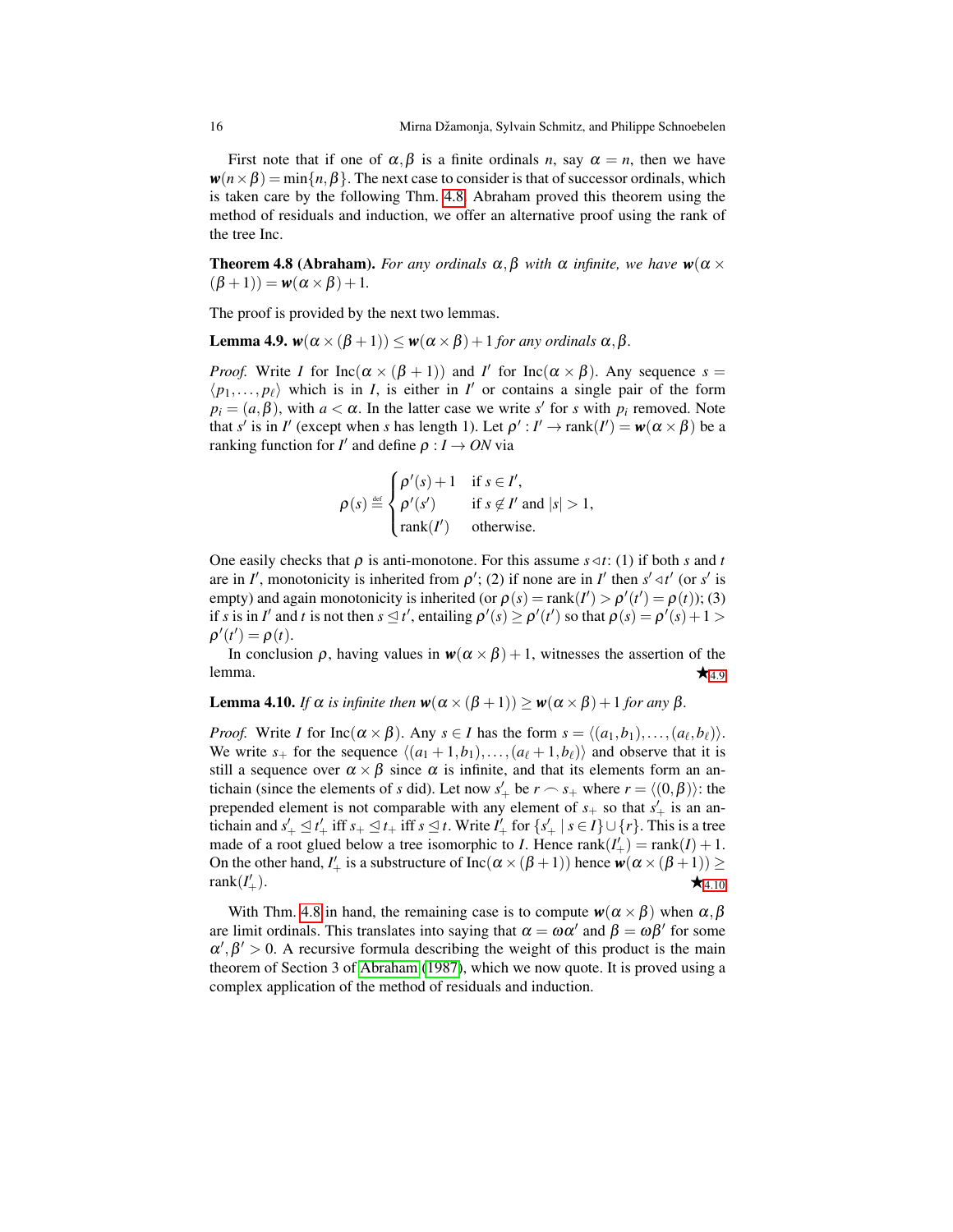Theorem 4.11 (Abraham). *Suppose that* α *and* β *are given in their Cantor normal*  $f \circ r$   $\alpha = \omega^{\alpha_0} \cdot m_0 + \rho$  ,  $\beta = \omega^{\beta_0} \cdot n_0 + \sigma$  , where  $\omega^{\alpha_0} \cdot m_0$  and  $\omega^{\beta_0} \cdot n_0$  are the leading *terms and* ρ *and* σ *are the remaining terms of the Cantor normal forms of* α *and* β *respectively. Then if*  $\alpha = 1$ *, we have*  $w(\omega \times \omega \beta) = \omega \beta$ *, and in general* 

$$
\mathbf{w}(\omega\alpha\times\omega\beta)=\omega\omega^{\alpha_0\oplus\beta_0}\cdot(m_0+n_0-1)\oplus\mathbf{w}(\omega\omega^{\alpha_0}\times\omega\sigma)\oplus\mathbf{w}(\omega\omega^{\beta_0}\times\omega\rho).
$$

It would be interesting to have a closed rather than a recursive formula for the width of the product of two ordinals. However, the formula does give us a closed form of values of the weight of the product of two ordinals with only one term in the Cantor normal form, as we now remark. Here  $m, n$  are finite ordinals  $\geq 1$ .

1. If  $k, \ell < \omega$  then we have

$$
\mathbf{w}(\omega^{1+k} \cdot m \times \omega^{1+\ell} \cdot n) = \mathbf{w}(\omega(\omega^k \cdot m) \times \omega(\omega^{\ell} \cdot n)) = \omega^{k+\ell-1} \cdot (m+n-1).
$$

2. (example 3.4 (3) from [Abraham](#page-23-6) [\(1987\)](#page-23-6)) If  $\alpha, \beta > \omega$  then  $1 + \alpha = \alpha$  and  $1 + \beta =$  $\beta$ , so

<span id="page-16-0"></span>
$$
\mathbf{w}(\omega^{\alpha} \cdot m \times \omega^{\beta} \cdot n) = \mathbf{w}(\omega(\omega^{\alpha} \cdot m) \times \omega(\omega^{\beta} \cdot n)) = \omega^{\alpha \oplus \beta} \cdot (m+n-1).
$$

3. If  $\alpha \ge \omega$  and  $k < \omega$  then  $\mathbf{w}(\omega^{\alpha} \cdot m \times \omega^{1+k} \cdot n) = \omega^{\alpha+k} \cdot (m+n-1)$ .

Let us mention one more result derivable from Thm. [4.11.](#page-15-1)

**Lemma 4.12 (Abraham).**  $w(\omega \times \alpha) = \alpha$  *for any ordinal* α*.* 

*Proof.* By induction on  $\alpha$ . If  $\alpha$  is a limit, we write it  $\alpha = \omega \alpha' = \omega(\omega^{\alpha_0} \cdot m_0 + \cdots + \omega^{\alpha_n})$  $\omega^{\alpha_{\ell}} \cdot m_{\ell}$ ). Now Thm. [4.11](#page-15-1) yields  $w(\omega \times \omega \alpha') = \omega \omega^{\alpha_{0}} \cdot m_{0} \oplus \cdots \oplus \omega \omega^{\alpha_{\ell}} \cdot m_{\ell} = \alpha$ . If  $\alpha$  is a successor, we use Lem. [4.9](#page-11-1) and [4.10.](#page-15-0)

#### 4.4.2 Finite Products and Transferable Orders

Since the width of the product of two ordinals is understood, we can approach the general question of the width of products of two or a finite number of WQO posets  $P_i$  by reducing it to the width of some product of ordinals. Using that strategy, we give a lower bound to  $w(\Pi_{i \leq n} P_i)$ .

**Theorem 4.13.** For any WQO posets  $P_0, P_1 \ldots P_n$ ,  $\mathbf{w}(\prod_{i \leq n} P_i) \geq \mathbf{w}(\prod_{i \leq n} \mathbf{h}(P_i))$ .

<span id="page-16-1"></span>The proof follows directly from a simple lemma, which is of independent interest:

**Lemma 4.14.** *Suppose that*  $P_0, P_1 \ldots P_n$  *are WQO posets. Then*  $\prod_{i \leq n} h(P_i)$  *embeds into*  $\prod_{i \leq n} P_i$  *as a substructure.* 

*Proof.* We use Thm. [3.2](#page-5-0) and pick, in each  $P_i$ , a chain  $C_i$  in  $P_i$  that has order type  $h(C_i) = h(P_i)$ . Then  $\prod_{i \leq n} C_i$  is an induced suborder of  $\prod_{i \leq n} h(P_i)$  which is isomorphic to  $\prod_{i \leq n} h(P_i)$ .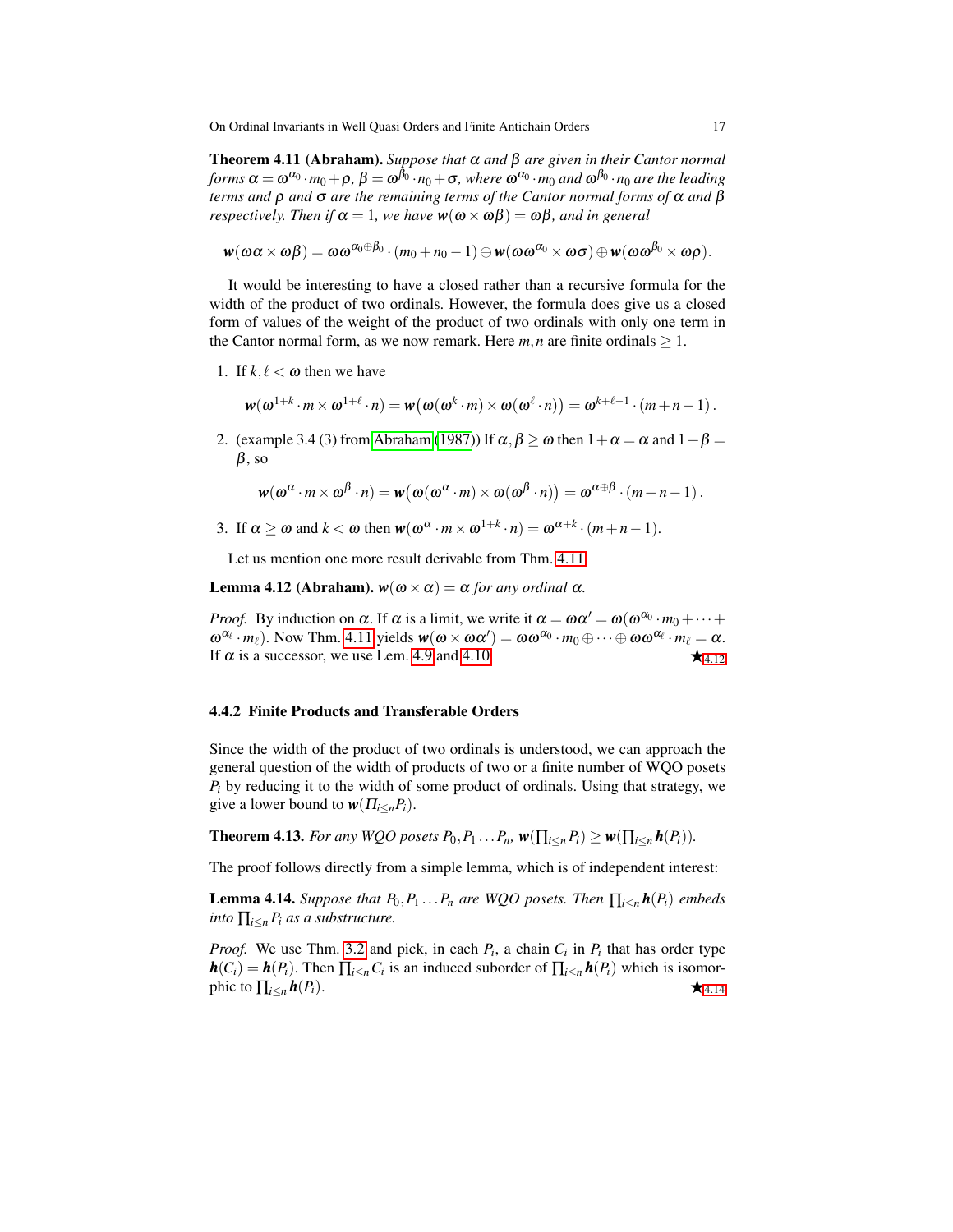Now we shall isolate a special class of orders for which it will be possible to calculate certain widths of products. Let us write  $\downarrow x$  for the downwards-closure of an element *x*, i.e., for  $\{y : x \le y\}$ .

**Definition 4.15.** A FAC partial order  $P$  belongs to the class  $\mathscr{T}$  of *transferable orders* if  $w(P \setminus (\downarrow x_1 \cup \cdots \cup \downarrow x_n)) = w(P)$  for any (finitely many) elements  $x_1, \ldots, x_n \in P$ .

<span id="page-17-1"></span>Theorem 4.16. *Suppose that P is a WQO transferable poset and* δ *is an ordinal. Then*  $w(P \times \delta) \geq w(P) \cdot \delta$ .

*Proof.* Write  $\gamma$  for  $w(P)$ : we prove that Player 2 has a winning strategy, denoted  $\sigma_{P' \times \delta, \alpha}$ , for each game  $G_{P' \times \delta, \alpha}$  where *P'* is some  $P \setminus (\downarrow y_1 \cup \cdots \cup \downarrow y_n)$  and  $\alpha \leq \gamma \cdot \delta$ . The proof is by induction on  $\delta$ .

If  $\delta = 0$  then  $\alpha = 0$  and Player 1 loses immediately.

If  $\delta = \lambda$  is a limit, the strategy for Player 2 depends on Player 1's first move. Say it is  $\alpha'<\alpha\leq\gamma\cdot\delta.$  Then  $\alpha'<\gamma\cdot\delta$  means that  $\alpha'<\gamma\cdot\delta'$  for some  $\delta'<\delta.$  Player 2 chooses one such  $\delta'$  and now applies  $\sigma_{P' \times \delta', \alpha'+1}$  (which exists and is winning by the induction hypothesis) for the whole game. Note that a strategy for a substructure  $P' \times \delta'$  of the original  $P' \times \delta$  will lead to moves that are legal in the original game. Also note that  $\alpha' + 1$  is  $\leq \gamma \cdot \delta'$ .

If  $\delta = \varepsilon + 1$  is a successor then Player 2 answers each move  $\alpha_1, \ldots, \alpha_m$  played by Player 1 by writing it in the form  $\alpha_i = \gamma \cdot \delta_i + \beta_i$  with  $\beta_i < \gamma$ . Note that  $\delta_i < \delta$ . If  $\delta_1 = \cdots = \delta_m = \varepsilon$ , note that  $\beta_1 > \beta_2 > \dots \beta_m$ . Let Player 2 play  $(x_m, \varepsilon)$  where  $x_m$  is  $\sigma_{P',\gamma}$  applied on  $\beta_1,\ldots,\beta_m$  (that strategy exists and is winning since *P* is transferable and has width γ). If  $\delta_m < \varepsilon$  then Player 2 switches strategy and now uses  $\sigma_{P''\times\varepsilon,\gamma\cdot\varepsilon}$ as if a new game was starting with  $\alpha_m$  as Player 1's first more, and for  $P'' = P' \setminus ( \downarrow$  $x_1 \cup \cdots \cup \downarrow x_{m-1}$ ). By the induction hypothesis, Player 2 will win by producing a sequence *S*<sup>*n*</sup> in *P<sup><i>n*</sup></sup>  $\times \varepsilon$ . These moves are legal since  $(x_1, \varepsilon) \cdots (x_{m-1}, \varepsilon) \sim S$ <sup>*n*</sup> is an antichain in  $P' \times (\varepsilon + 1)$ .

<span id="page-17-2"></span>In order to use Thm. [4.16,](#page-17-1) we need actual instances of transferable orders.

**Lemma 4.17.** *For any*  $1 \leq \alpha_1, \ldots, \alpha_n$ , *the order*  $P = \omega^{\alpha_1} \times \cdots \times \omega^{\alpha_n}$  *is transferable.* 

*Proof.* Since each  $\omega^{\alpha_i}$  is additive principal,  $P \setminus (\downarrow x_1 \cup \cdots \cup \downarrow x_m)$  contains an isomorphic copy of *P* for any finite sequence  $x_1, \ldots, x_m$  of elements of *P*.  $\star$  4.[17](#page-17-2)

<span id="page-17-0"></span>Theorem 4.18. *Let P be a transferable WPO poset.*

- *1. Suppose that*  $1 \leq m < \omega$ *. Then*  $w(P) \cdot m \leq w(P \times m) \leq w(P) \otimes m$ .
- *2. If*  $w(P) = ω<sup>γ</sup>$  *for some*  $γ$ *, then*  $w(P \times m) = w(P) \cdot m$  (Note that this applies to any *P* which is the product of the form  $\omega^{\alpha} \times \omega^{\beta}$ , see the examples after Thm. [4.11\)](#page-15-1). 3.  $w(\omega \times \omega \times \omega) = \omega^2$ .

An easy way to provide an upper bound needed in the proof of Thm. [4.18](#page-17-0) is given by the following observation:

<span id="page-17-3"></span>**Lemma 4.19.** *For any FAC poset P and*  $1 \le m < \omega$ ,  $w(P \times m) \le w(P) \otimes m$ .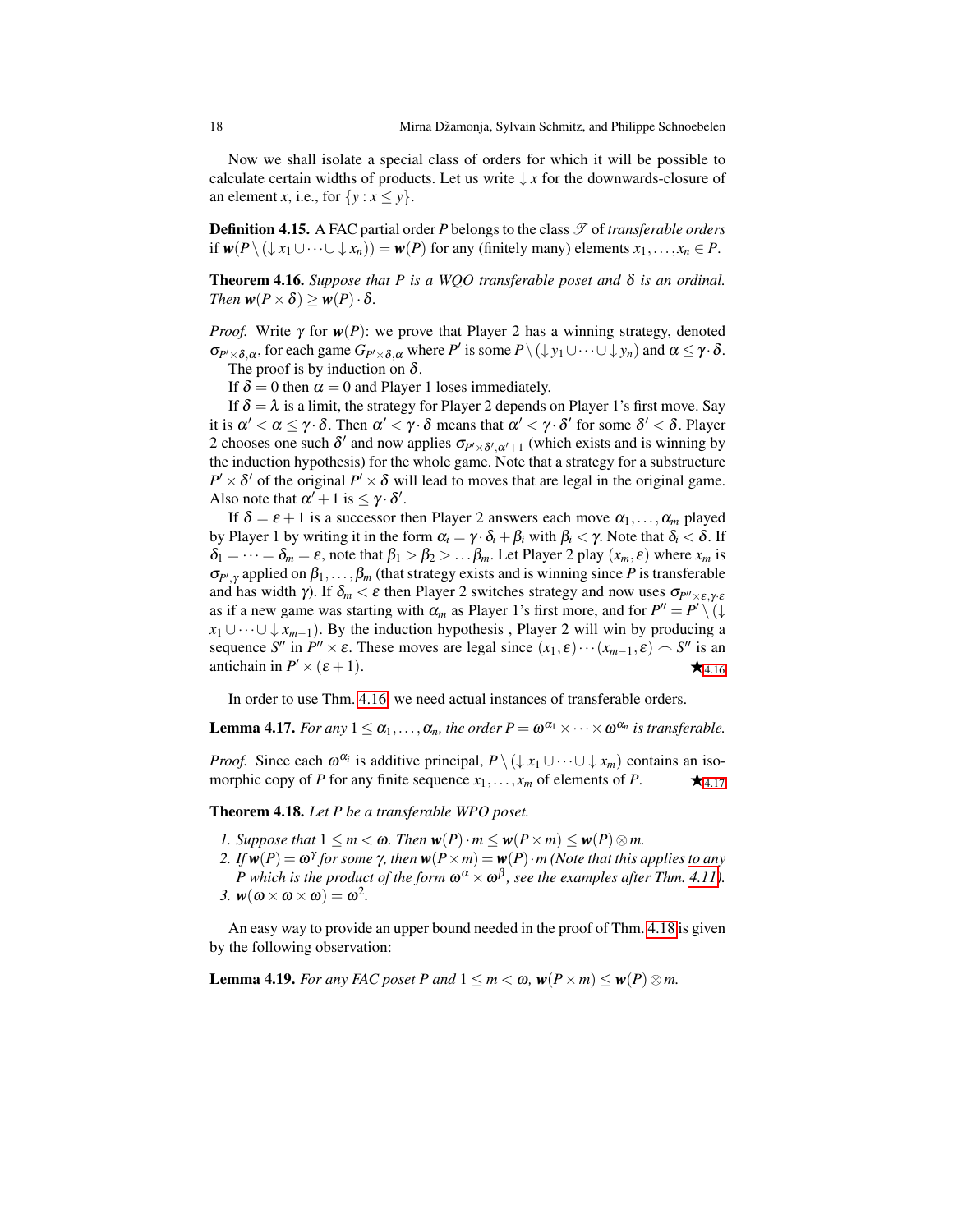*Proof.* We just need to remark that  $P \times m$  is an augmentation of the perpendicular sum  $\bigcup_{i \le m} P$  and then apply Lem. [4.2.](#page-5-0)

*Proof* (*of Thm.* [4.18\)](#page-17-0). (1) We get  $w(P \times m) \geq w(P) \cdot m$  from Thm. [4.16.](#page-17-1) We get  $w(P \times m) \leq w(P) \otimes m$  from Lem. [4.19.](#page-17-3)

(2) This follows because  $\omega^{\gamma} \otimes m = \omega^{\gamma} \cdot m$ .

(3) Let  $P = \omega \times \omega$ , hence we know that  $w(P) = \omega$ . Since any  $P \times m$  is a substructure of  $P \times \omega$ , we clearly have that  $w(P \times \omega) \ge \sup_{m \le \omega} w(P \times m) = \sup_{m \le \omega} \omega \cdot m = \omega^2$ . Let us now give a proof using games that  $w(P \times \omega) \le \omega^2$ . It suffices to give a winning strategy to Player 1 in the game  $G_{P\times\omega,\gamma}$  for any ordinal  $\gamma > \omega^2$ .

So, given such a  $\gamma$ , Player 1 starts the game by choosing as his first move the ordinal  $\omega^2$ . Player 2 has to answer by choosing an element *x* in  $P\times\omega$ , say an element  $(p,m)$  with  $p = (k,\ell)$ . Now notice that any element of  $P \times \omega$  that is incompatible with  $(p,m)$  is either an element of  $P \times m$  or of the form  $(q,n)$  for some  $q \leq p$  in  $\omega \times \omega$ , or is of the form  $(r, i)$  for some *r* which is incompatible with *p* in  $\omega \times \omega$ . Therefore, any next step of Player 2 has to be in an order P' which is isomorphic to an augmentation of a substructure of the disjoint union of the form

<span id="page-18-0"></span>
$$
P \times m \sqcup [(k+1) \times (\ell+1)] \times \omega \sqcup [(k+1) \times \omega] \times \omega \sqcup [(\ell+1) \times \omega] \times \omega. \quad (7)
$$

It now suffices for Player 1 to find an ordinal  $o < \omega^2$  satisfying  $o > w(P')$  as the game will then be transferred to  $G_{P',o}$ , where Player 1 has a winning strategy. As  $\omega^2$ is closed under ⊕, it suffices to show that each of the orders appearing in equation [\(7\)](#page-18-0) has weight  $< \omega^2$ . This is the case for  $P \times m$  by (2). We have that  $w([k+1) \times m)$  $(\ell+1) \times \omega$ ) =  $\mathbf{w}((k+1) \times [(\ell+1) \times \omega])$ , which by applying Lem. [4.19](#page-17-3) is  $\leq (\ell+1)$ 1)  $\cdot$  (*k* + 1). For  $[(k+1) \times \omega] \times \omega$ , we apply Lem. [4.19](#page-17-3) to  $\omega \times \omega$ , to obtain  $\mathbf{w} \cdot [[k+1] \cdot \mathbf{w}]$  $(1) \times \omega \times \omega \leq \omega \cdot (k+1)$  and similarly  $\mathbf{w} \left( \left[ (\ell+1) \times \omega \right] \times \omega \right) \leq \omega \cdot (\ell+1)$ .  $\mathbf{\hat{+}}$  4.[18](#page-17-0)

## *4.5 Finite Multisets, Sequences, and Trees*

Well-quasi-orders are also preserved by building multisets, sequences, and trees with WQO labels, together with suitable embedding relations.

*Finite sequences* in  $Q^{\leq \omega}$  are compared by the *subsequence embedding* ordering defined by  $s = \langle x_0, \ldots, x_{n-1} \rangle \leq_* s' = \langle x'_0, \ldots, x'_{p-1} \rangle$  if there exists  $f : n \to p$  strictly monotone such that  $x_i \le x'_{f(i)}$  in *Q* for all  $i \in n$ . The fact that  $(Q^{< \omega}, \leq_*)$  is WQO when *Q* is WQO was first shown by [Higman](#page-23-7) [\(1952\)](#page-23-7).

Given a WQO  $(Q, \leq)$ , a *finite multiset* over Q is a function m from  $Q \to \mathbb{N}$  with finite support, i.e.  $m(x) > 0$  for finitely many  $x \in Q$ . Equivalently, a finite multiset is a finite sequence *m* in  $Q^{< \omega}$  where the order is irrelevant, and can be noted as a 'set with repetitions'  $m = \{x_1, \ldots, x_n\}$ ; we denote by  $M(Q)$  the set of finite multisets over *Q*. The *multiset embedding* ordering is then defined by  $m = \{x_0, \ldots, x_{n-1}\} \leq_{\diamond}$  $m' = \{x'_0, \ldots, x'_{p-1}\}\$ if there exists an injective function  $f : n \to p$  with  $x_i \le x'_{f(i)}$  in *Q* for all *i* ∈ *n*. As a consequence of  $(Q^{<\omega}, \leq_*)$  being WQO,  $(M(Q), \leq_>)$  is also WQO when *Q* is.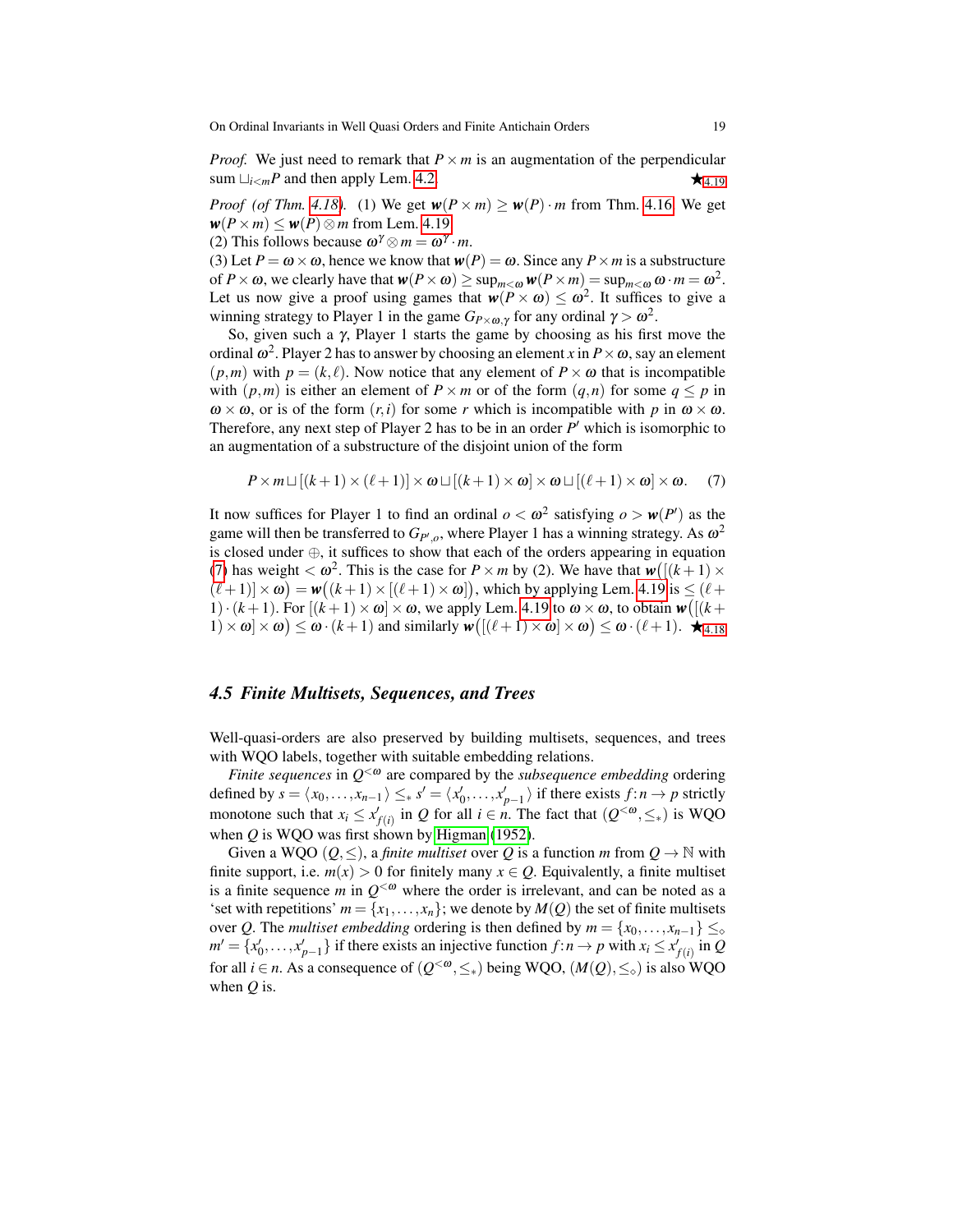Finally, a (rooted, ordered) *finite tree t* over *Q* is either a leaf *x*() for some  $x \in Q$ , or a term  $x(t_1,...,t_n)$  for some  $n > 0$ ,  $x \in Q$ , and  $t_1,...,t_n$  trees over *Q*. A tree has arity *b* if we bound *n* by *b* in this definition. We let  $T(Q)$  denote the set of finite trees over Q. The *homeomorphic tree embedding* ordering is defined by  $t =$  $x(t_1,...,t_n) \leq T$  *t*  $' = x'(t'_1,...,t'_p)$  (where *n*, *p*  $\geq$  0) if at least one the following cases occurs:

- $t \leq T$   $t'_j$  for some  $1 \leq j \leq p$ , or
- $x \leq x'$  in *Q* and  $t_1 \cdots t_n \leq * t'_1 \cdots t'_p$  for the subsequence embedding relation on *T*(*Q*).

The fact that  $(T(Q), \leq_T)$  is WQO when *Q* is WQO was first shown by [Higman](#page-23-7) [\(1952\)](#page-23-7) for trees of bounded arity, before [Kruskal](#page-24-13) [\(1960\)](#page-24-13) proved it in the general case. Note that it implies  $(Q^{<\omega}, \leq_*)$  being WQO for the special case of trees of arity 1.

#### 4.5.1 Maximal Order Types

The maximal order types of  $M(Q)$ ,  $Q^{&\omega}$ , and  $T(Q)$  have been studied by [Weiermann](#page-24-14) [\(2009\)](#page-24-14) and [Schmidt](#page-24-5) [\(1979\)](#page-24-5); see also [Van der Meeren](#page-24-15) [\(2015,](#page-24-15) Sec. 1.2) for a nice exposition of these results.

For finite multisets with embedding, we need some additional notations. For an ordinal  $\alpha$  with Cantor normal form  $\omega^{\alpha_1} + \cdots + \omega^{\alpha_n}$  where  $\boldsymbol{o}(P) \ge \alpha_1 \ge \ldots \ge \alpha_n$ , we let

<span id="page-19-1"></span>
$$
\widehat{\alpha} \stackrel{\text{\tiny def}}{=} \omega^{\alpha_1'} + \cdots + \omega^{\alpha_n'} \tag{8}
$$

where  $\alpha'$  is  $\alpha + 1$  when  $\alpha$  is an epsilon number, i.e. when  $\omega^{\alpha} = \alpha$ , and is just  $\alpha$ otherwise.

The following is [\(Weiermann, 2009,](#page-24-14) Thm. 2), with a corrected proof due to [Van der Meeren et al](#page-24-16) [\(2015,](#page-24-16) Thm. 5).

**Theorem 4.20 [\(Weiermann\)](#page-24-14).** Let Q be a WQO. Then  $o(M(Q)) = \omega^{\widehat{o(Q)}}$ .

Thus, for  $o(Q) < \varepsilon_0$ , one has simply  $o(M(Q)) = \omega^{o(Q)}$ .

<span id="page-19-0"></span>For finite sequences with subsequence embedding, we recall the following result by [Schmidt](#page-24-5) [\(1979\)](#page-24-5).

Theorem 4.21 [\(Schmidt\)](#page-24-5). *Let Q be a WQO. Then*

$$
\mathbf{o}(Q^{<\omega}) = \begin{cases} \omega^{\omega^{\mathbf{o}(Q)-1}} & \text{if } \mathbf{o}(Q) \text{ is finite,} \\ \omega^{\omega^{\mathbf{o}(Q)+1}} & \text{if } \mathbf{o}(Q) = \varepsilon + n \text{ for } \varepsilon \text{ an epsilon number and } n \text{ finite,} \\ \omega^{\omega^{\mathbf{o}(Q)}} & \text{otherwise.} \end{cases}
$$

The case of finite trees is actually a particular case of the results of [Schmidt](#page-24-5) [\(1979\)](#page-24-5) on embeddings in structured trees. Her results were originally stated using Schütte's Klammer symbols, but can be translated in terms of the  $\vartheta$  functions of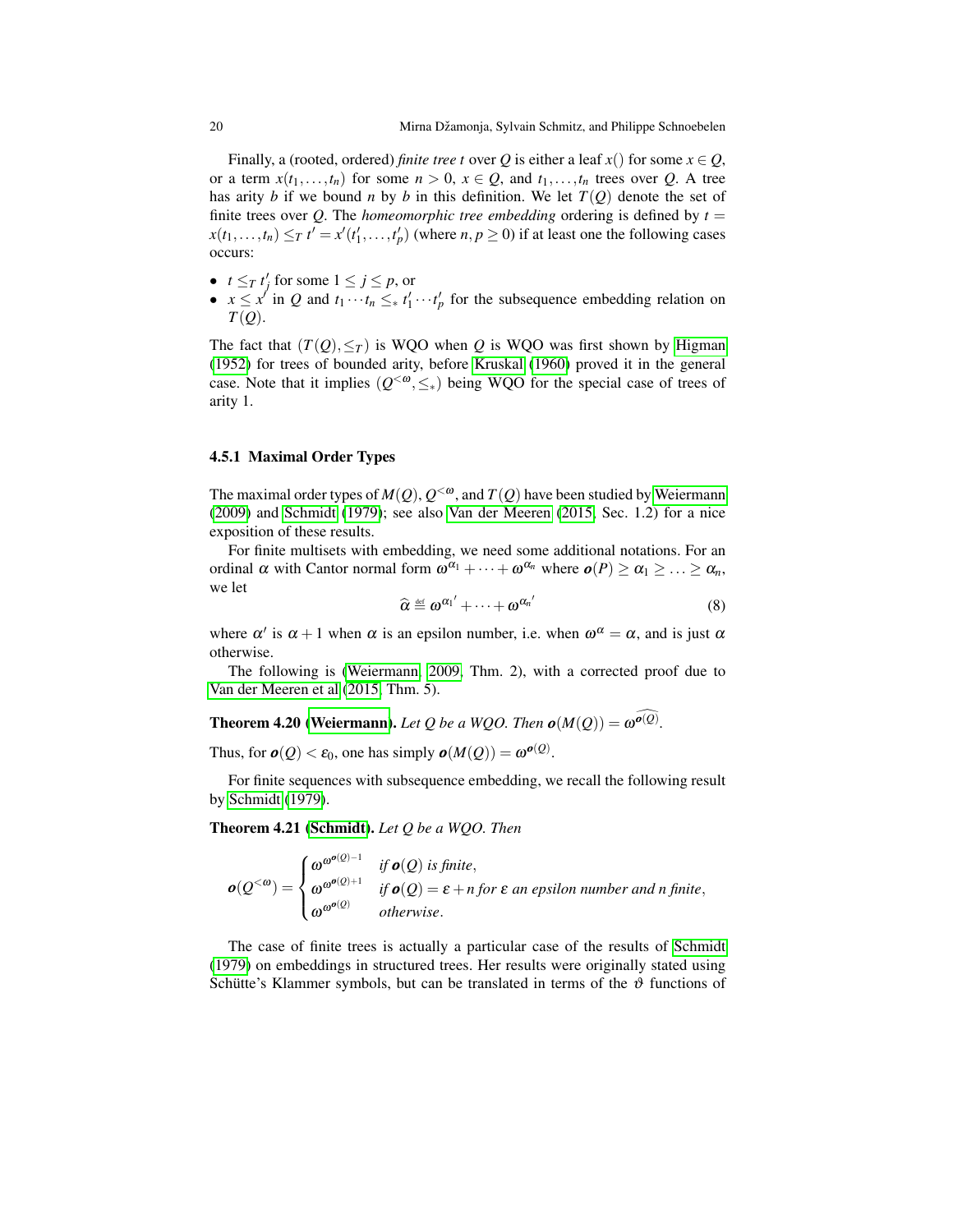[Rathjen and Weiermann](#page-24-17) [\(1993\)](#page-24-17). Defining such ordinal notation systems is beyond the scope of this chapter; it suffices to say for our results that the ordinals at hand are going to be principal multiplicative.

**Theorem 4.22 [\(Schmidt\)](#page-24-5).** *Let Q be a WQO. Then*  $o(T(Q)) = \vartheta(\Omega^{\omega} \cdot o(Q))$ *.* 

#### <span id="page-20-5"></span>4.5.2 Heights

For a WQO  $Q$  we define  $h^*(Q)$  as

<span id="page-20-3"></span>
$$
h^*(Q) \stackrel{\text{def}}{=} \begin{cases} h(Q) & \text{if } h(Q) \text{ is additive principal } \ge \omega, \\ h(Q) \cdot \omega & \text{otherwise.} \end{cases}
$$
(9)

We are going to show that the heights of finite multisets, finite sequences, and finite trees over *Q* is the same, namely  $h^*(Q)$ .

<span id="page-20-4"></span>**Theorem 4.23.** Let Q be a WF poset. Then  $h(M(Q)) = h(Q^{<\omega}) = h(T(Q)) =$ *h* ∗ (*Q*)*.*

Since obviously  $h(M(Q)) \leq h(Q^{<\omega}) \leq h(T(Q))$ , the claim is a consequence of lemmata [4.24](#page-20-0) and [4.26](#page-21-0) below.

<span id="page-20-0"></span>Lemma 4.24.  $h(T(Q)) \leq h^*(Q)$ .

*Proof.* Consider a strictly decreasing sequence  $x_0 > T x_1 > T$ ... in  $T(Q)$ , where each  $x_i$  is a finite tree over  $Q$ . Necessarily these finite trees have a nonincreasing number of nodes:  $|x_0| \ge |x_1| \ge \dots$  If we add a new minimal element ⊥ below *Q*, we can transform any  $x_i$  by padding it with some  $\perp$ 's so that now the resulting  $x'_i$  has the same shape and size as  $x_0$ . Let us use  $1 + Q$  instead of  $\{\perp\} + Q$  so that the new trees belong to  $T(1+Q)$ , have all the same shape, and form a strictly decreasing sequence. This construction is in fact an order-reflection from  $Dec(T(Q))$  to  $Dec(\bigsqcup_{n<\omega}(1+Q)^n)$ , from which we get

<span id="page-20-1"></span>
$$
\mathbf{h}(T(Q)) \leq \mathbf{h}(\bigsqcup_{n<\omega} (1+Q)^n) = \sup_{n<\omega} \mathbf{h}([1+Q]^n),
$$
\n(10)

using Lem. [4.2.](#page-5-0)(2) for the last equality. For  $n < \omega$ , one has

<span id="page-20-2"></span>
$$
\mathbf{h}([1+Q]^n) = \sup\{(\alpha \otimes n) + 1 \,:\, \alpha < 1 + \mathbf{h}(Q)\},\tag{11}
$$

using lemmata [4.1.](#page-4-1)(2) and [4.6.](#page-9-2)

If  $h(Q) \leq 1$ ,  $h(T(Q)) = h(Q) \cdot \omega = h^*(Q)$  obviously.

For  $h(Q) > 1$ , and thanks to [\(10\)](#page-20-1) and [\(11\)](#page-20-2), it is sufficient to show that  $\alpha \otimes n + 1 \leq$  $h^*(Q)$  for all  $n < \omega$  and all  $\alpha < 1 + h(Q)$ . We consider two cases:

1. If  $h(Q) \ge \omega$  is additive principal,  $\alpha < 1 + h(Q) = h(Q)$  entails  $\alpha \otimes n < h(Q)$ thus  $\alpha \otimes n + 1 < h(Q) = h^*(Q)$ .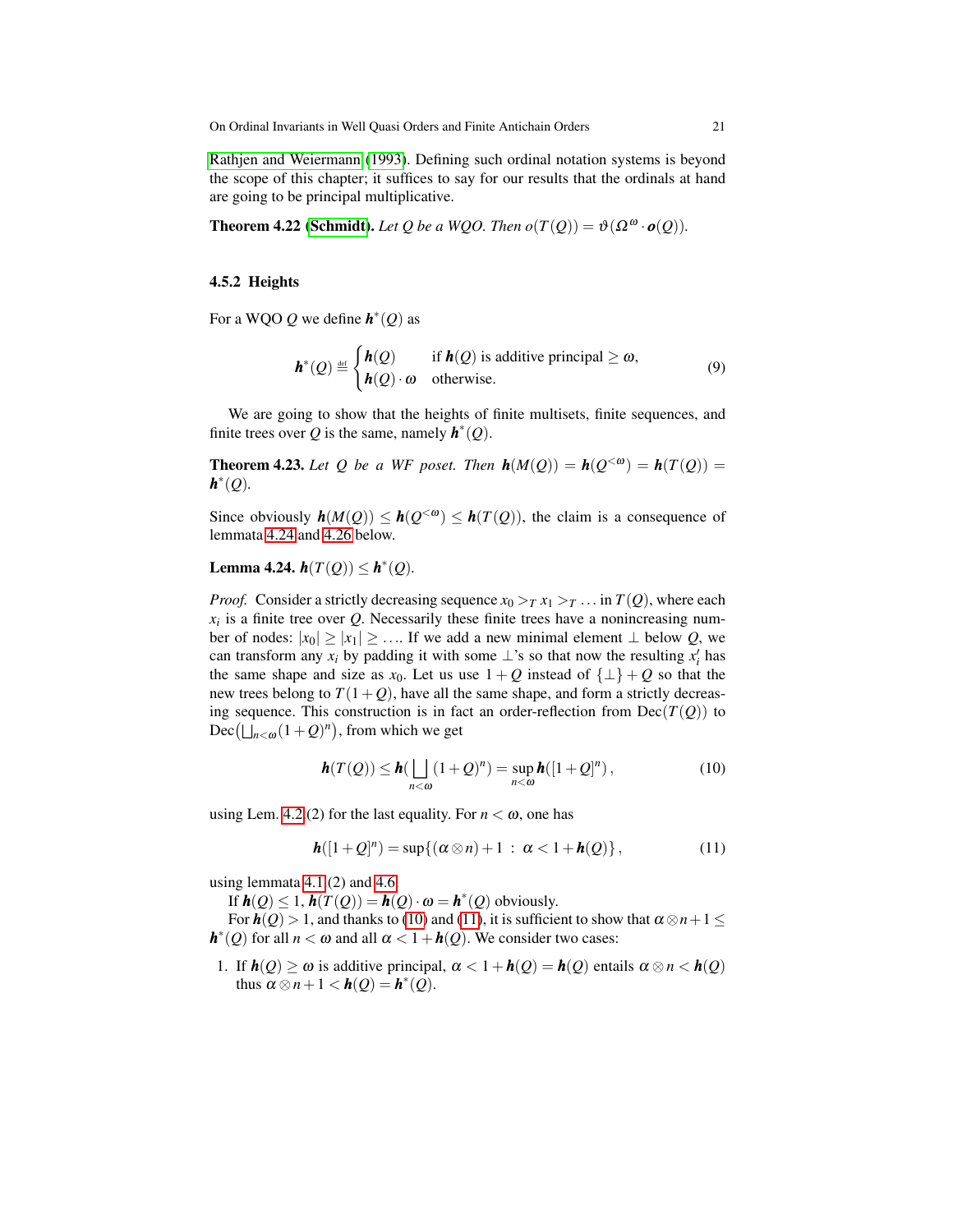2. Otherwise the CNF for  $h(Q)$  is  $\sum_{i=1}^{m} \omega^{\alpha_i}$  with  $m > 1$ . Then  $\alpha < 1 + h(Q)$  implies  $\alpha \leq \omega^{\alpha_1} \cdot m$ , thus  $\alpha \otimes n + 1 \leq \omega^{\alpha_1} \cdot m \cdot n + 1 \leq \omega^{\alpha_1+1} = h(Q) \cdot \omega = h^*(Q)$ .

<span id="page-21-1"></span>Let us write  $M_n(Q)$  for the restriction of  $M(Q)$  to multisets of size *n*.

Lemma 4.25.  $h(M_n(Q)) \ge h(Q^n)$ .

*Proof.* With  $\mathbf{x} = \langle x_1, \ldots, x_n \rangle \in Q^n$  we associate the multiset  $M_{\mathbf{x}} = \{x_1, \ldots, x_n\}$ . Obviously  $x \leq x$  *y* implies  $M_x \leq_\diamond M_y$ . We further claim that  $M_y \nleq_\diamond M_x$ . Indeed, assume by way of contradiction that  $M_y \leq_{\diamond} M_x$ . Then there is a permutation *f* of  $\{1, \ldots, n\}$ such that  $y_i \leq_Q x_{f(i)}$  for all  $i = 1, ..., n$ . From  $\mathbf{x} \leq_{\times} \mathbf{y}$ , we get

$$
x_i \leq_Q y_i \leq_Q x_{f(i)} \leq_Q y_{f(i)} \leq x_{f(f(i))} \leq y_{f(f(i))} \leq_Q \cdots \leq_Q x_{f^k(i)} \leq_Q y_{f^k(i)} \leq_Q \cdots
$$

So that for all *j* in the *f*-orbit of *i*,  $x_j \equiv_Q x_i \equiv_Q y_j$ , entailing  $y \equiv_\times x$  which contradicts the assumption  $x \leq x$  y.

We have thus exhibited a mapping from  $Q^n$  to  $M_n(Q)$  that will map chains to chains. Hence  $h(Q^n) \le h(M_n(Q))$ .

<span id="page-21-0"></span>Lemma 4.26.  $h(M(Q)) \ge h^*(Q)$ .

*Proof.* The result is clear in cases where  $h^*(Q) = h(Q)$  and when  $h(Q) = 1$  entailing  $h(M(Q)) = \omega = h^*(Q)$ . So let us assume that  $h(Q)$  is not additive principal and has a CNF  $\sum_{i=1}^{m} \omega^{\alpha_i}$  with  $m > 1$ . Thus  $h^*(Q) = h(Q) \cdot \omega = \omega^{\alpha_1+1}$ . Since by Lem. [4.6,](#page-9-2) for  $0 < n < \omega$ ,  $h(Q^n) = \sup \{ \alpha \otimes n + 1 : \alpha < h(Q) \}$ , we deduce  $h(Q^n) \ge \omega^{\alpha_1} \cdot n + 1$ . Since  $M_n(Q)$  is a substructure of  $M(Q)$ , and using Lem. [4.25,](#page-21-1) we deduce

$$
\mathbf{h}(M(Q)) \geq \mathbf{h}(M_n(Q)) \geq \mathbf{h}(Q^n) \geq \omega^{\alpha_1} \cdot n + 1
$$

for all  $0 < n < \omega$ , hence

$$
\mathbf{h}(M(Q)) \geq \sup_{n < \omega} \omega^{\alpha_1} \cdot n + 1 = \omega^{\alpha_1} \cdot \omega = \mathbf{h}^*(Q).
$$

#### 4.5.3 Widths

The previous analyses of the maximal order types and heights of  $M(Q)$ ,  $Q^{<\omega}$ , and  $T(Q)$  allow us to apply the correspondence between  $o$ ,  $h$ , and  $w$  shown by Kříž and [Thomas](#page-24-4) [\(1990,](#page-24-4) Thm. 4.13), in particular its consequence spelled out in Cor. [3.9.](#page-11-1)

<span id="page-21-2"></span>**Theorem 4.27.** Let Q be a WQO. Then  $w(Q^{\dagger}) = o(Q^{\dagger})$  where  $Q^{\dagger}$  can be  $T(Q)$ , or  $Q^{<\omega}$  when  $o(Q) > 1$ , or  $M(Q)$  when  $o(Q) > 1$  is a principal additive ordinal.

*Proof.* First observe that  $h^*(Q) \leq h(Q) \cdot \omega \leq o(Q) \cdot \omega < o(Q^{\dagger})$  when  $Q^{\dagger}$  is  $T(Q)$ (by Thm. [4.22\)](#page-20-3),  $Q^{< \omega}$  with  $o(Q) > 1$  (by Thm. [4.21\)](#page-19-0), or  $M(Q)$  with  $o(Q) > 1$  (by Thm. [4.20\)](#page-19-1). Furthermore, when  $Q^{\dagger}$  is  $T(Q)$  or  $Q^{<\omega}$ , and when it is  $M(Q)$  with  $o(Q)$ a principal additive ordinal,  $\bm{o}(\mathcal{Q}^\dagger)$  is a principal multiplicative ordinal. Thus Cor. [3.9](#page-11-1) shows that  $\bm{w}(Q^\dagger)=\bm{o}(Q^\dagger)$ ).  $\star$  4.[27](#page-21-2)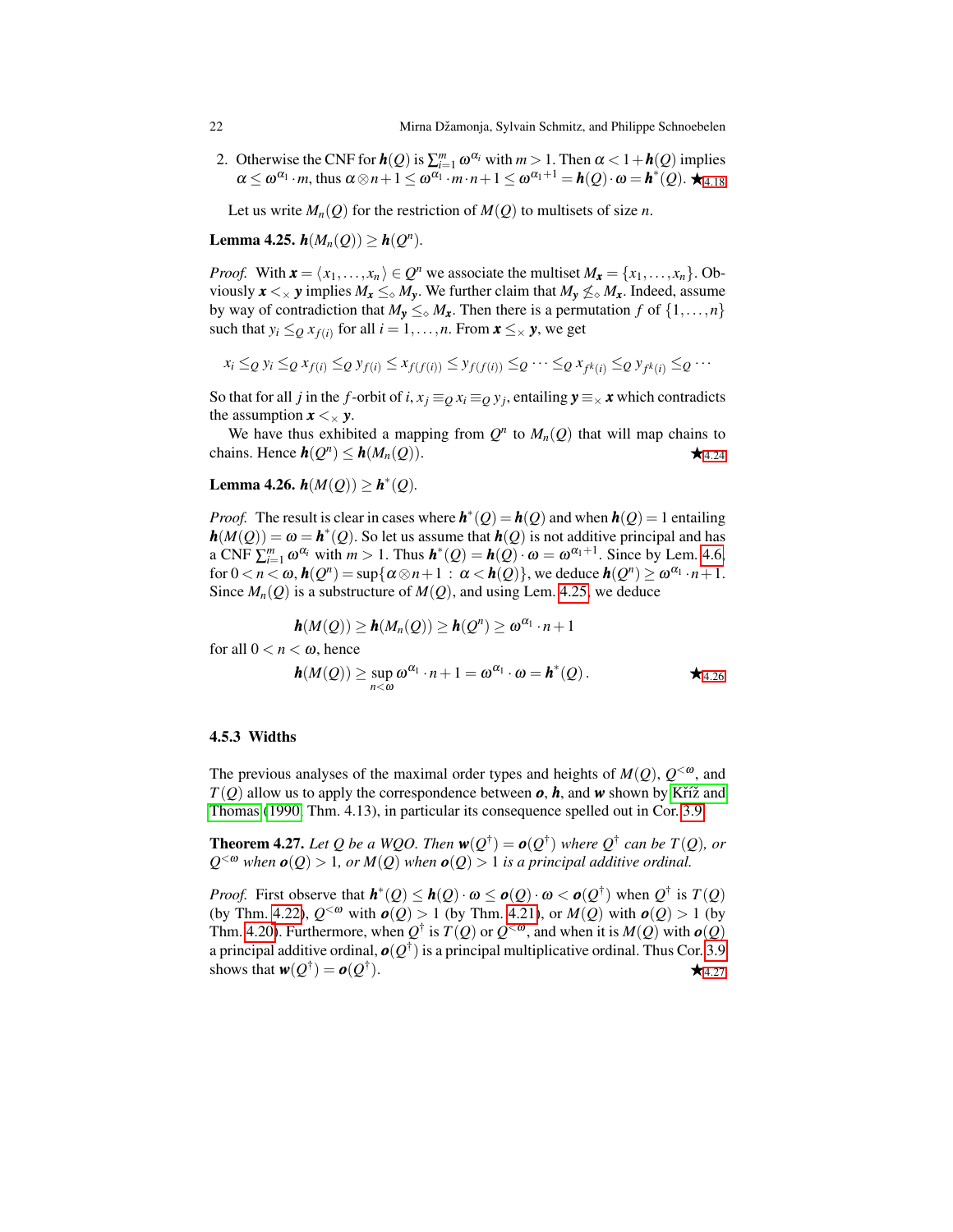The assumptions in Thm. [4.27](#page-21-2) seem necessary. For instance, if  $Q = 1$ , then  $M(1)$  is isomorphic to  $1^{< \omega}$  and  $\omega$ , with height  $\omega$  and width 1. If  $A_3 = 1 \sqcup 1 \sqcup 1$  is an antichain with three elements, then  $M(A_3)$  is isomorphic with  $\omega \times \omega \times \omega$ ,  $h(M(A_3)) = \omega$ by Lem. [4.6](#page-9-2) or Thm. [4.23,](#page-20-4)  $\mathbf{o}(M(A_3)) = \omega^3$  by Lem. [4.5,](#page-6-2) and  $\mathbf{w}(M(A_3)) = \omega^2$  by Thm. [4.18.](#page-17-0)(3).

# <span id="page-22-0"></span>*4.6 Infinite Products and Rado's Structure*

One may wonder what happens in the case of infinite products. We remind the reader that the property of being WQO is in general not preserved by infinite products. The classical example for this was provided by Rado in [Rado](#page-24-18) [\(1954\)](#page-24-18), who defined what we call the *Rado structure*, denoted  $(R, \leq)$ : <sup>[2](#page-22-1)</sup> Rado's order is given as a structure on  $\omega \times \omega$  where we define

$$
(a,b) \leq (a',b')
$$
 if  $[a=a'$  and  $b \leq b']$  or  $b < a'$ .

The definition of BQOs was motivated by trying to find a property stronger than WQO which is preserved by infinite products, so in particular Rado's example is not a BQO (see [Milner, 1985,](#page-24-7) Thm. 1.11 and 2.22).

We can use the method of residuals and other tools described in previous sections to compute.

$$
\boldsymbol{\omega}(R) = \boldsymbol{\omega}^2, \qquad \qquad \boldsymbol{h}(R) = \boldsymbol{\omega}, \qquad \qquad \boldsymbol{w}(R) = \boldsymbol{\omega}, \qquad (12)
$$

which gives the same ordinal invariants as those of the product  $\omega \times \omega$ , even though they are not isomorphic, and moreover  $\omega \times \omega$  is a BQO (since the notion of BQO is preserved under products) while Rado's order is not. Therefore one cannot characterise BQOs by the ordinal invariants considered here. Moreover, the two orders do not even embed into each other. To see this, assume by way of contradiction that *f* injects  $\omega \times \omega$  into *R*. Write  $(a_i, b_i)$  and  $(c_i, d_i)$  for  $f(0, i)$  and, resp.,  $f(i, 0)$  when  $i \in \omega$ . Necessarily the  $b_i$ 's and the  $d_i$ 's are unbounded. If the  $a_i$ 's are unbounded, one has the contradictory  $f(1,0) <sub>R</sub> f(0,i) = (a_i, b_i)$  for some *i*, and there is a similar contradiction if the  $c_i$ 's are unbounded, so assume the  $a_i$ 's and the  $c_i$ 's are bounded by some *k*. By the pigeonhole principle, we can find a pair  $0 \lt i, j$  with  $a_i = c_j$ so that  $f(0,i) \nleq_R f(j,0)$ , another contradiction. Hence  $(\omega \times \omega) \nleq R$ . In the other direction  $R \nleq (\omega \times \omega)$ , is obvious since  $\omega \times \omega$  is BQO while *R* is not.

<span id="page-22-1"></span><sup>2</sup> We adopted the definition from [Laver](#page-24-19) [\(1976\)](#page-24-19).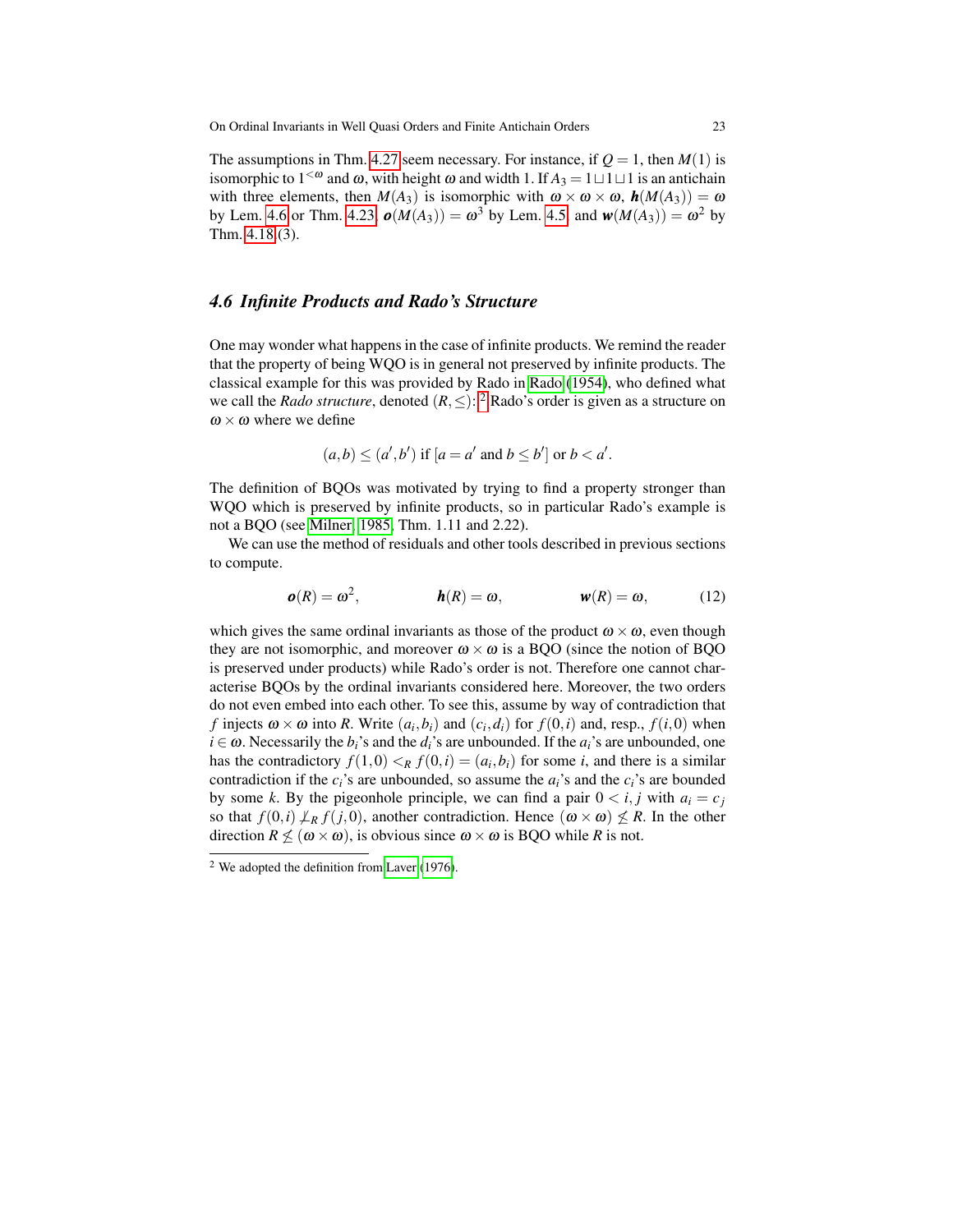| P                               | o(P)                                             | h(P)                                                             | w(P)                         |
|---------------------------------|--------------------------------------------------|------------------------------------------------------------------|------------------------------|
| $\alpha \in ON$                 | $\alpha$                                         | $\alpha$                                                         | $1$ (or 0)                   |
| $A_n$ (size <i>n</i> antichain) | n                                                | 1                                                                | n                            |
| Rado's $R$                      | $\omega^2$                                       | $\omega$                                                         | ω                            |
| $\sum_{i\in\alpha}P_i$          | $\sum_{i \in \alpha} o(P_i)$                     | $\sum_{i\in\alpha}$ <b>h</b> $(P_i)$                             | $\sup_{i \in \alpha} w(P_i)$ |
| $P \sqcup Q$                    | $o(P)\oplus o(Q)$                                | $max(\boldsymbol{h}(P), \boldsymbol{h}(Q))$                      | $w(P) \oplus w(Q)$           |
| $P \cdot Q$                     | $\boldsymbol{o}(P) \cdot \boldsymbol{o}(Q)$      | $h(P) \cdot h(Q)$                                                | $w(P) \odot w(Q)$            |
| $P \times O$                    | $o(P)\otimes o(Q)$                               | $\sup_{\alpha < h(P)} \alpha \oplus \beta + 1$<br>$\beta < h(Q)$ | see Sec. 4.4                 |
| M(P)                            | $\omega^{o(P)}$                                  | $h^*(P)$ , see Sec. 4.5.2                                        | see Thm. $4.27$              |
| $P^{<\omega}$                   | $\omega^{\omega^{o(P)\pm 1}}$<br>, see Thm. 4.21 | $h^*(P)$                                                         | $o(P^{<\omega})$             |
| T(P)                            | $\vartheta(\Omega^{\omega} \cdot o(P))$          | $h^*(P)$                                                         | o(T(P))                      |

<span id="page-23-8"></span>Table 1 Ordinal invariants of the main WQOs.

## 5 Concluding Remarks

We provide in Table [1](#page-23-8) a summary of our findings regarding ordinal invariants of WQOs. Mostly, the new results concern the width *w*(*P*) of WQOs. We note that the width  $w(P \times Q)$  of Cartesian products is far from elucidated, the first difficulty being that—unlike other constructs—it cannot be expressed as a function of the widths  $w(P)$  and  $w(Q)$ . For Cartesian products, Sec. [4.4](#page-13-0) only provide definite values for a few special cases: for the rest, one can only provide upper and lower bounds for the moment.

# References

- <span id="page-23-6"></span>Abraham U (1987) A note on Dilworth's theorem in the infinite case. Order 4(2):107–125, DOI 10.1007/BF00337691
- <span id="page-23-3"></span>Abraham U, Bonnet R (1999) Hausdorff's theorem for posets that satisfy the finite antichain property. Fund Math 159(1):51–69
- <span id="page-23-5"></span>Abraham U, Bonnet R, Cummings J, Džamonja M, Thompson K (2012) A scattering of orders. Trans Amer Math Soc 364(12):6259–6278, DOI 10.1090/S0002-9947-2012-05466-3
- <span id="page-23-2"></span>Blass A, Gurevich Y (2008) Program termination and well partial orderings. ACM Trans Comput Log 9(3:18), DOI 10.1145/1352582.1352586
- <span id="page-23-0"></span>Dilworth RP (1950) A decomposition theorem for partially ordered sets. Ann Math 51(1):161–166, DOI 10.2307/1969503
- <span id="page-23-4"></span>Dushnik B, Miller EW (1941) Partially ordered sets. Amer J Math 63(3):600–610, DOI 10.2307/ 2371374
- <span id="page-23-7"></span>Higman G (1952) Ordering by divisibility in abstract algebras. Proc London Math Soc (3) 2:326– 336, DOI 10.1112/plms/s3-2.1.326
- <span id="page-23-1"></span>de Jongh DHJ, Parikh R (1977) Well-partial orderings and hierarchies. Nederl Akad Wetensch Proc Ser A 80=Indag Math 39(3):195–207, DOI 10.1016/1385-7258(77)90067-1